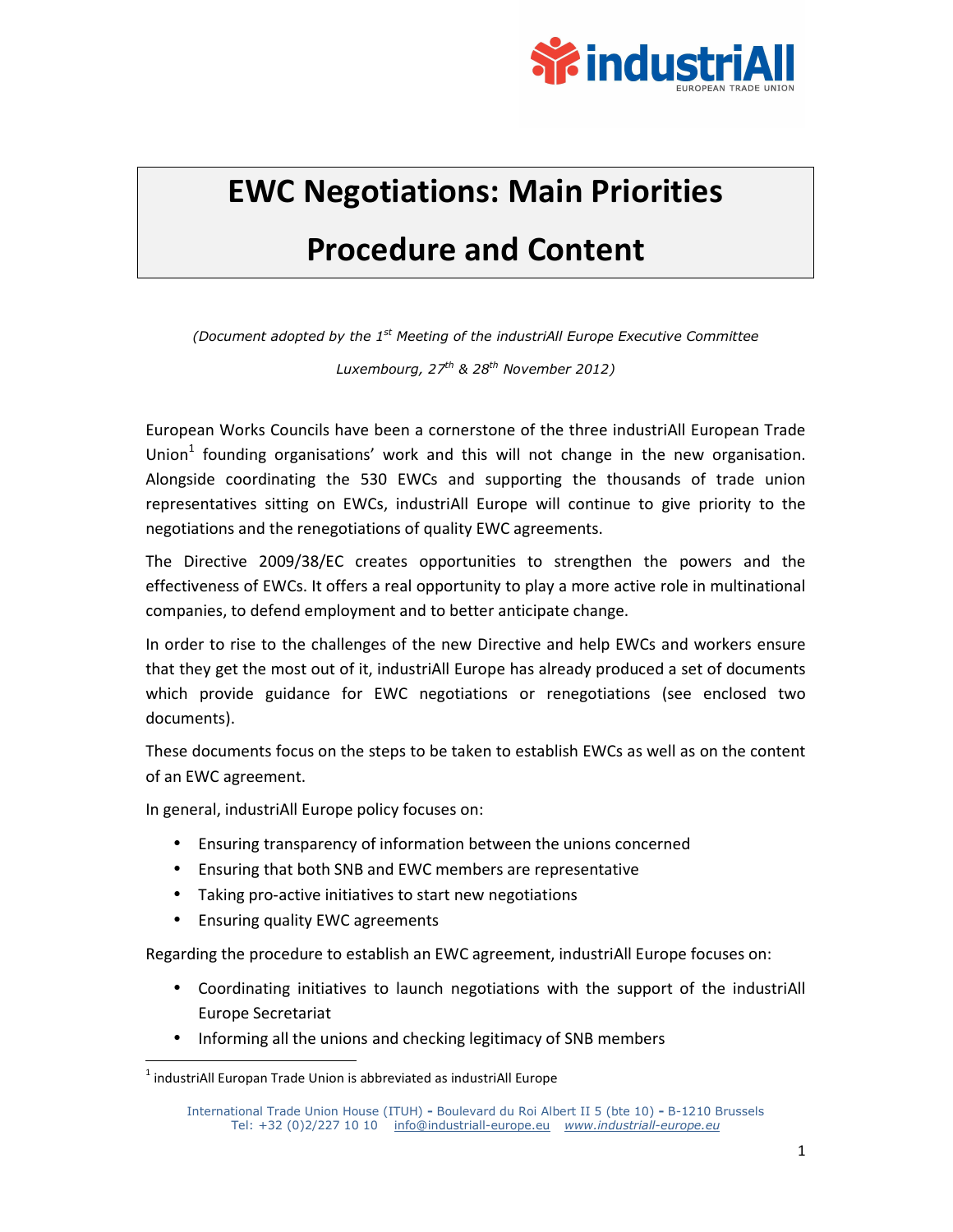

• Securing the presence of an industriAll Europe expert throughout the negotiation process

As far as the content of an EWC agreement is concerned, industriAll Europe focuses on

- Arrangements to be negotiated (article 6)
- Information and consultation rights
- Transnational matters
- Linking national and European levels of information and consultation processes
- Training rights
- Adaptation clause
- Subsidiary requirements, such as minimum standards

Encs:

- Negotiating EWC agreements: guidelines for procedures and contents
- Checklist for negotiations and practical assistance regarding the content of EWC agreements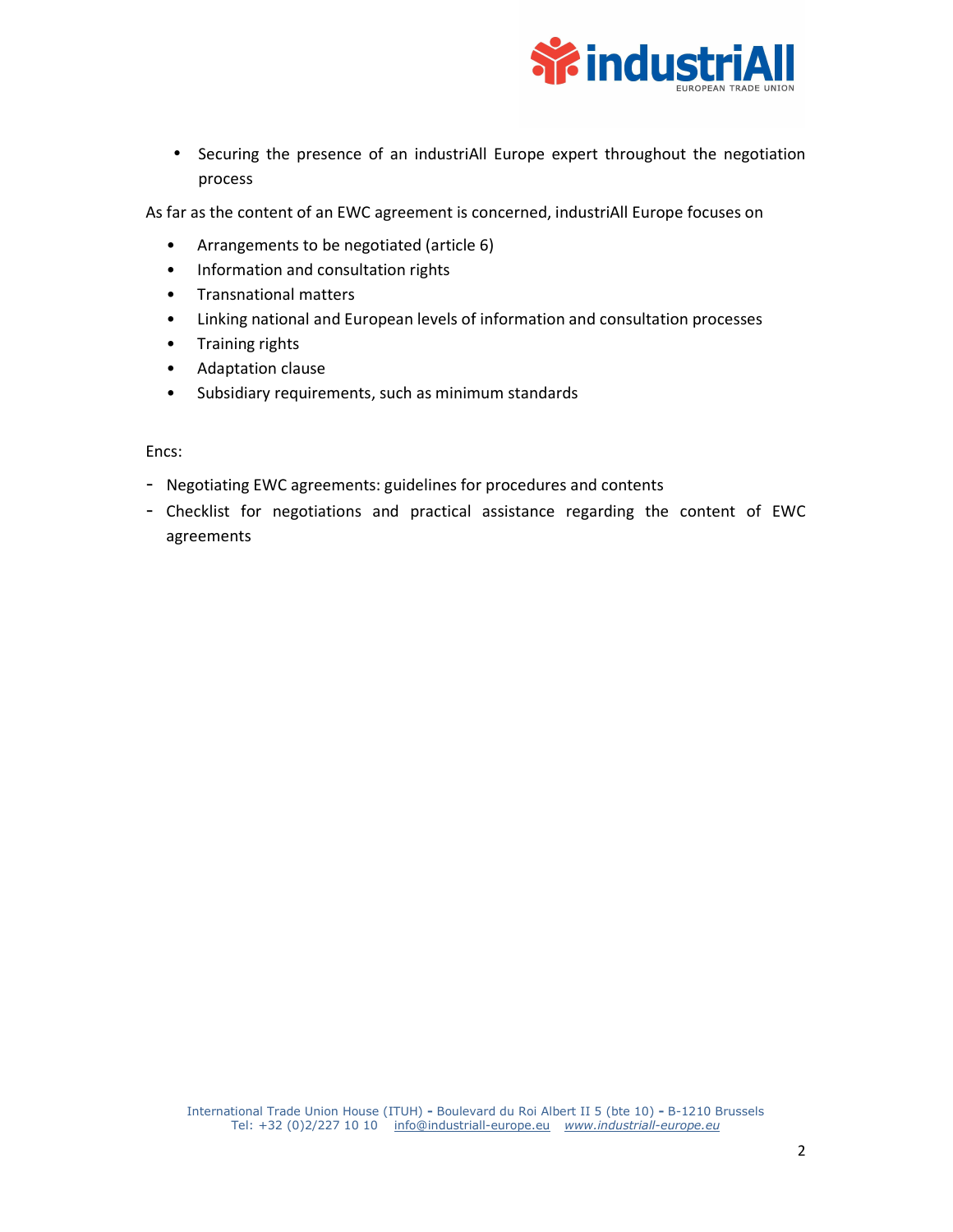

## **Negotiating European Works Council agreements: industriAll European Trade Union<sup>2</sup> binding guidelines for procedures and contents**

1

 $2$  These guidelines are the former EMF ones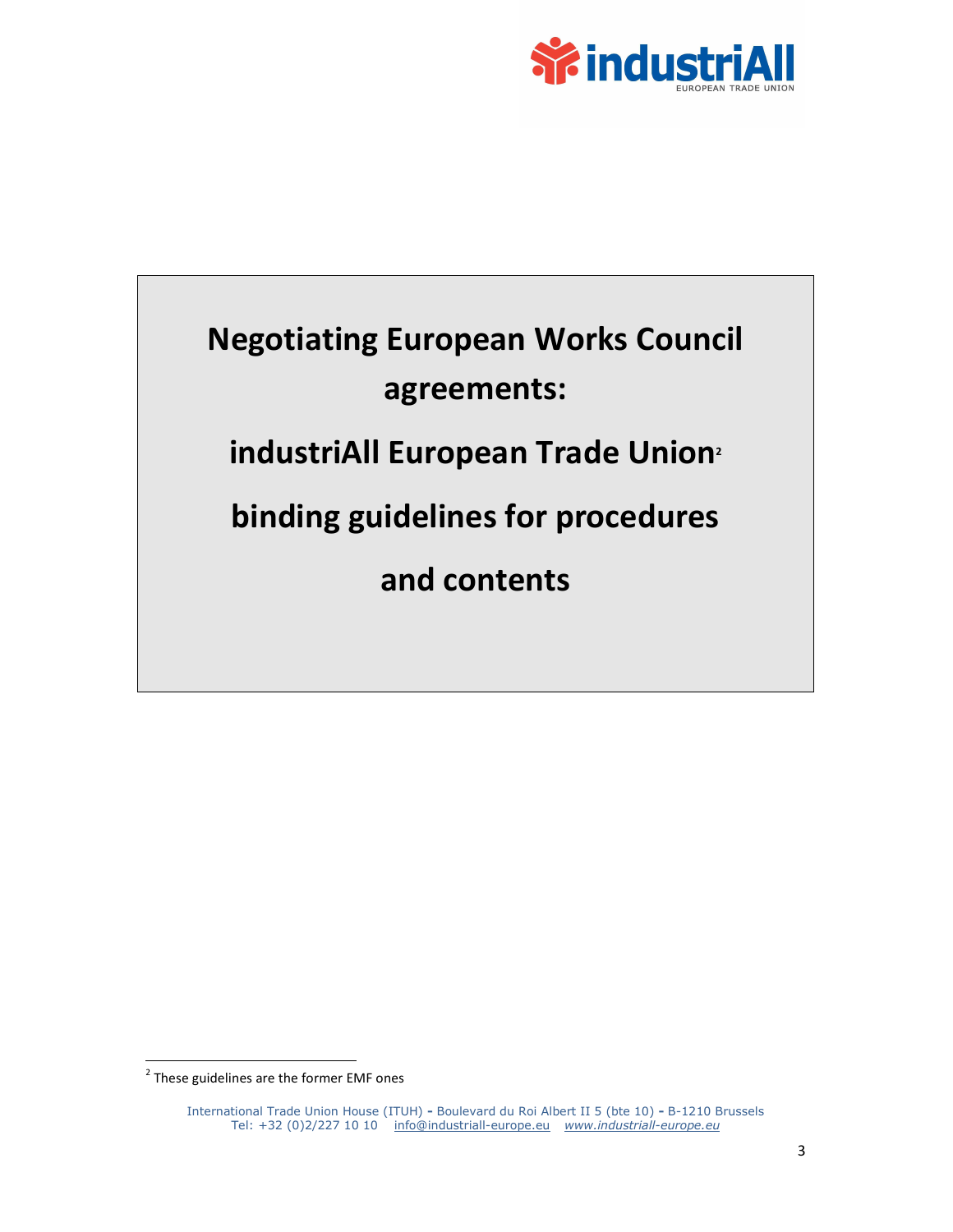

### **Contents**

| 4. The content of a EWC agreement: industriAll Europe minimum standards and               |  |
|-------------------------------------------------------------------------------------------|--|
|                                                                                           |  |
|                                                                                           |  |
|                                                                                           |  |
|                                                                                           |  |
|                                                                                           |  |
|                                                                                           |  |
| 4.4. Rules of procedure and the need to define a legal mandate as necessary  13           |  |
| 4.5. Linking national and European levels of information and consultation processes  14   |  |
|                                                                                           |  |
|                                                                                           |  |
|                                                                                           |  |
|                                                                                           |  |
|                                                                                           |  |
| 4.11. Providing information at local and national levels about the content and outcome of |  |
|                                                                                           |  |
|                                                                                           |  |
|                                                                                           |  |
|                                                                                           |  |
|                                                                                           |  |

International Trade Union House (ITUH) **-** Boulevard du Roi Albert II 5 (bte 10) **-** B-1210 Brussels Tel: +32 (0)2/227 10 10 info@industriall-europe.eu *www.industriall-europe.eu*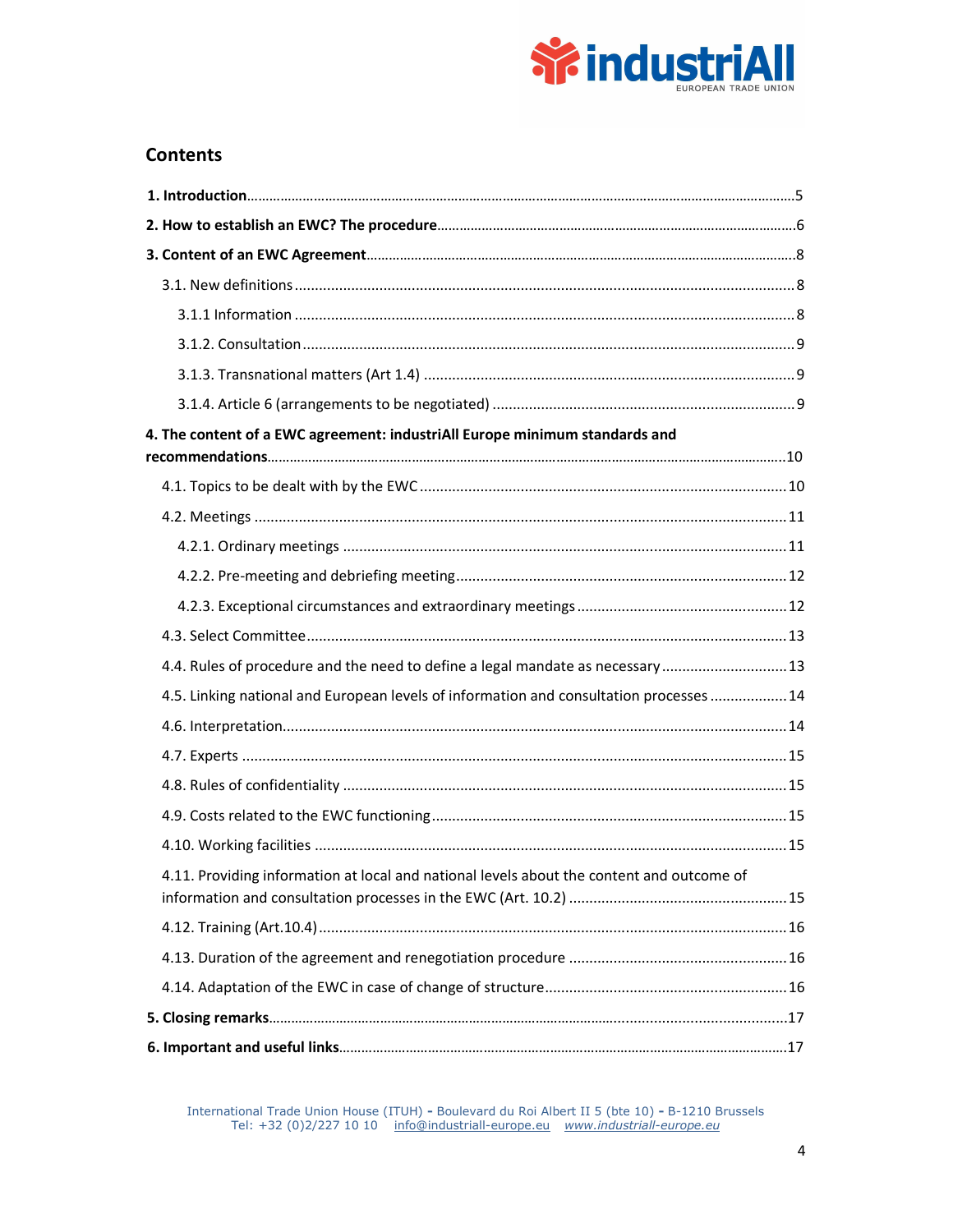

### **1. Introduction**

European Works Councils (EWCs) are an important pillar of the industriAll European Trade Union Company Policy because they play a key role in promoting information and consultation rights at transnational level in Europe and in fostering a mutual commitment to work together in order to defend workers' interests in companies at cross-border level.

The new EWC Directive adopted on 6 May 2009, which was to be transposed into national legislation by June 2011, creates opportunities to strengthen the powers and the effectiveness of European works councils. It offers EWCs a real prospect to play a more active role in multinational companies.

With these guidelines and recommendations, industriAll Europe aims at ensuring that from 6<sup>th</sup> June 2011 onwards:

- All new and renegotiated agreements are in line with the content of the new Directive.
- All existing agreements benefit from the Directive's improvements.

### **THE LEGAL BACKGROUND**

Since  $6<sup>th</sup>$  June 2011, the new rights and provisions of EU Directive 2009/38/EC apply to:

- Any negotiations and/or agreements concluded as from that date.
- All Article 6 agreements (i.e. those signed after 22 September 1996), provided they were not concluded or revised during the legal transposition period which ran from June 2009 to June 2011. Such Article 6 EWCs will not need to renegotiate their agreements in order to be able to apply the new rights and provisions. These apply automatically. For instance, the new definitions of information and consultation, as well as the new provision on training, automatically apply to any Article 6 agreement as long as it has not been signed or renegotiated between June 2009 and June 2011.

Certain provisions of the new EWC Directive also apply to the so-called Article 13 agreements (i.e. those signed before 22 September 1996).

Despite the fact that many provisions of the new EWC Directive may not apply directly to all EWC agreements, industriAll Europe and its affiliated organisations can and will work politically with the new standards and rights for all EWCs. As experienced during the transposition period, the new standards and rights can be successfully included in any agreement, thus enabling them to live up to the spirit of the recast EWC Directive.

The European Commission also set up an Expert Group composed of national experts in order to exchange information and coordinate the national transposition process. The report of the group of experts on implementation of Recast Directive 2009/38/EC on European Works Council provides an extremely useful interpretation of some of the sensitive issues of the new Directive. This report, as well as all EU documents relating to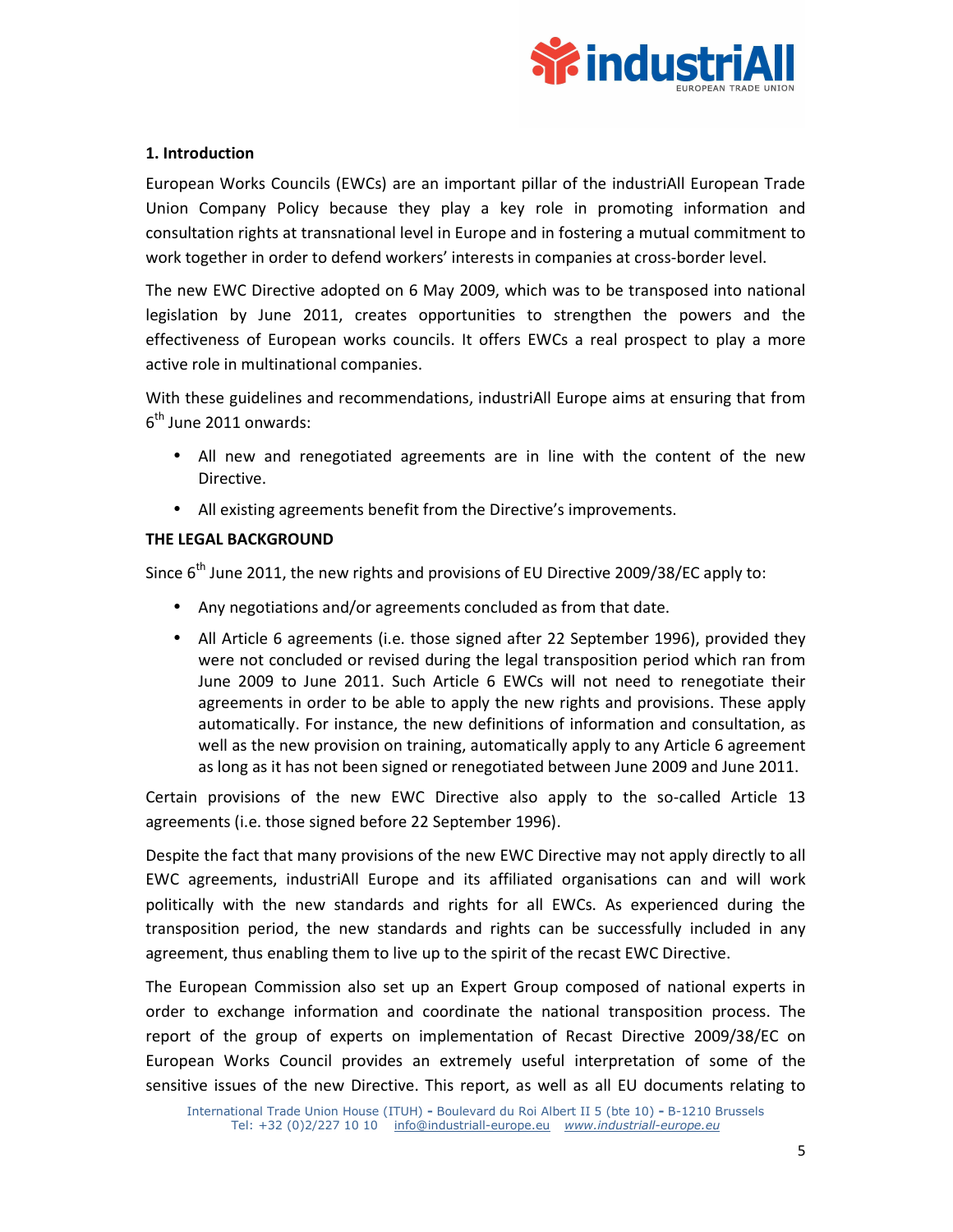

European Works Councils, and especially the national transposition laws, can be downloaded from the EU internet site. (For the direct link click here or go via www.ec.europa.eu/social/).

### **2. How to establish an EWC? The procedure**

Negotiations with a view to concluding an agreement establishing an EWC have to be carried out between central management and a Special Negotiation Body (SNB). The SNB represents the interests of the employees of the company as a whole and is set up for the specific purpose of negotiating an EWC.

The industriAll Europe strategy and agreed procedure is to take steps to start EWC negotiations:

1. IndustriAll Europe affiliates or workplace representatives approach management to open negotiations by formally requesting the establishment of a Special Negotiating Body (SNB).

2. National affiliates must inform the industriAll Europe Secretariat, which will co-ordinate the involvement of all countries concerned and the nomination of delegates to the SNB.

The industriAll Europe Secretariat will clarify with other European trade union federations (ETUFs) the question of who will take the lead in case a company is covered by several union federations.

3. It is the obligation of local management to provide all the necessary information needed to open negotiations, in particular regarding the structure of the company, the size of the workforce and its distribution across Europe (Art. 4 of the Directive 38/2009).

It is also the obligation of management to notify the European Trade Union Confederation (ETUC) of the composition of the SNB and of the start of the negotiations. As agreed between the ETUC and BusinessEurope this notification shall be made to the following central address: ewc@etuc.org. The SNB should make sure that the central management fulfils this obligation (Art 5.2.c. of the Directive 38/2009).

4. The SNB should request assistance by a trade union expert. The new Directive explicitly recognizes the special role the European trade unions have played in supporting negotiations by providing assistance to the SNB. It clarifies the fact that representatives of competent ETUFs have the right to participate in the negotiations, at the request of the SNB and in an advisory capacity (Art. 5.4 of the Directive 38/2009).

As a rule, the industriAll Europe expert will come from the country of the company headquarters. His/ her designation will be approved and supported by the industriAll Europe Company Policy Committee (CPC). It will be communicated to the affiliates, whose responsibility is to inform the SNB members of the nomination of the trade union expert.

S/he will inform the industriAll Europe Secretariat on progress throughout the negotiation process.

International Trade Union House (ITUH) **-** Boulevard du Roi Albert II 5 (bte 10) **-** B-1210 Brussels Tel: +32 (0)2/227 10 10 info@industriall-europe.eu *www.industriall-europe.eu*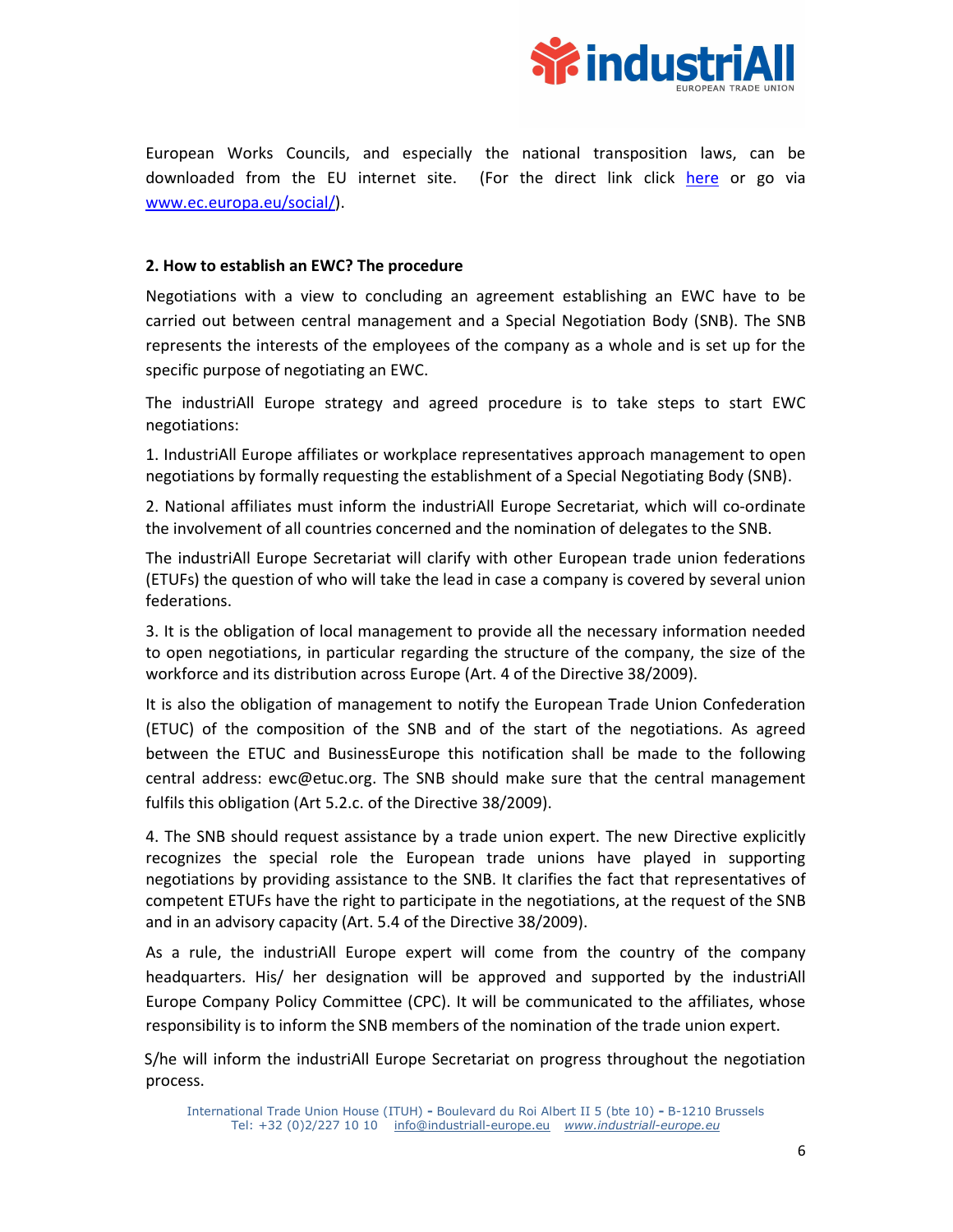

The tasks and profile of the trade union expert are to:

- guide and assist the SNB members in the negotiation process
- make sure that industriAll Europe guidelines are understood and accepted
- inform the industriAll Europe (CPC) on the progress made
- act as the contact person for all SNB members and trade unions in the company
- be able to play a leading role
- be able to act as the SNB spokesperson if requested by the SNB
- be able to present a draft agreement
- be able to inform and prepare SNB members on their role and on EWCs
- take part in pre-meeting and negotiation sessions with management.

It is the responsibility of the affiliated unions to assist/support the trade union experts so that they can fulfil their task.

5. The SNB is entitled to preparatory and debriefing meetings. The SNB meets with interpretation, but without the employer being present (Art 5.4).

6. Affiliates must ensure that SNB delegates understand and accept the industriAll Europe guidelines.

7. industriAll Europe and the industriAll Europe CPC will offer guidance and, in the case of particular difficulties, arbitration and mediation.

8. Ratification

- An agreement that does not meet the industriAll Europe guidelines should not be signed.
- The industriAll Europe CPC or the industriAll Europe Secretariat may issue a recommendation where the situation requires this, especially if the draft agreement is below the industriAll Europe requirements or if the agreed industriAll Europe procedure has not been followed.
- It is highly recommended that industriAll Europe be a party to the agreement and that the expert sign the agreement as well.
- The industriAll Europe expert will make sure that a copy of the agreement is sent to the industriAll Europe Secretariat.

9. An industriAll Europe coordinator for the EWC has to be rapidly identified after the conclusion of the agreement. S/he will be the point of contact between industriAll Europe and the EWC. S/he will be designated in accordance with the rules laid down in the industriAll Europe resolution on the role of trade union coordinators in existing EWCs.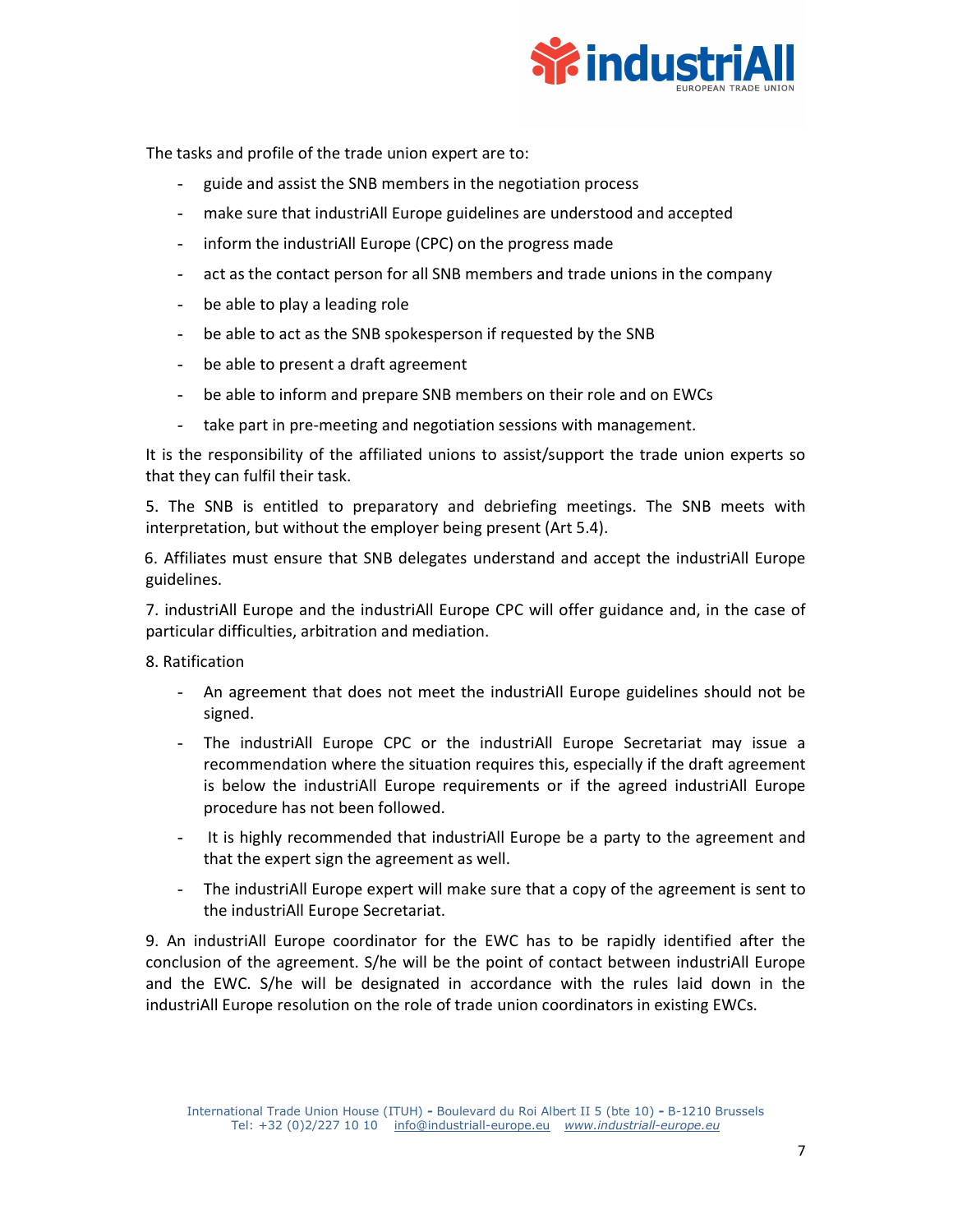

### **3. Content of an EWC Agreement**

The new Directive establishes a number of principles and obligations which will have to be followed by companies with EWCs negotiated under the provisions of Article 6 of the EWC Directive, irrespective of the actual content and outcome of the negotiations. They govern the functioning of the EWCs. Even if the wording in the agreement is different from the Directive's, the rights stemming from those principles (definitions of information and consultation, for instance) will be secured. Their integrity is enshrined in the law.

In the agreement itself, it might therefore prove easier to express the intention behind those principles in clear and simple language and integrate the full wording of the Directive in an appendix.

In summary, the new Directive considerably strengthens the general principles of transnational information and consultation. At the same time, the new EWC Directive makes it clearer that the main role of the negotiating parties is to define the practical arrangements on the implementation of the EWC rules contained in the Directive. The EWC Directive thus provides the welcome opportunity to define highly specific structures and processes which are tailor-made to suit each particular company, while still safeguarding the basic principles that are to be respected.

### **3.1. New definitions**

### **Several fundamental principles are defined by the new Directive.**

Since  $6<sup>th</sup>$  June 2011, they govern any negotiations and/or agreements concluded as from that date. They also directly apply to any existing Article 6 agreements (i.e., those signed after 22 September 1996) provided they have not been signed or revised during the legal transposition period (June 2009 to June 2011).

### **3.1.1 Information**

Broken down into its key components, the new definition of Information (Art 2.1f)**:** means

- The transmission of information
	- o at such a point in time,
	- o in such a way, and
	- o with such content as is appropriate
- to enable the EWC to
	- o become acquainted with the subject matter and examine it,
	- o undertake an in-depth assessment of the possible impact

International Trade Union House (ITUH) **-** Boulevard du Roi Albert II 5 (bte 10) **-** B-1210 Brussels Tel: +32 (0)2/227 10 10 info@industriall-europe.eu *www.industriall-europe.eu*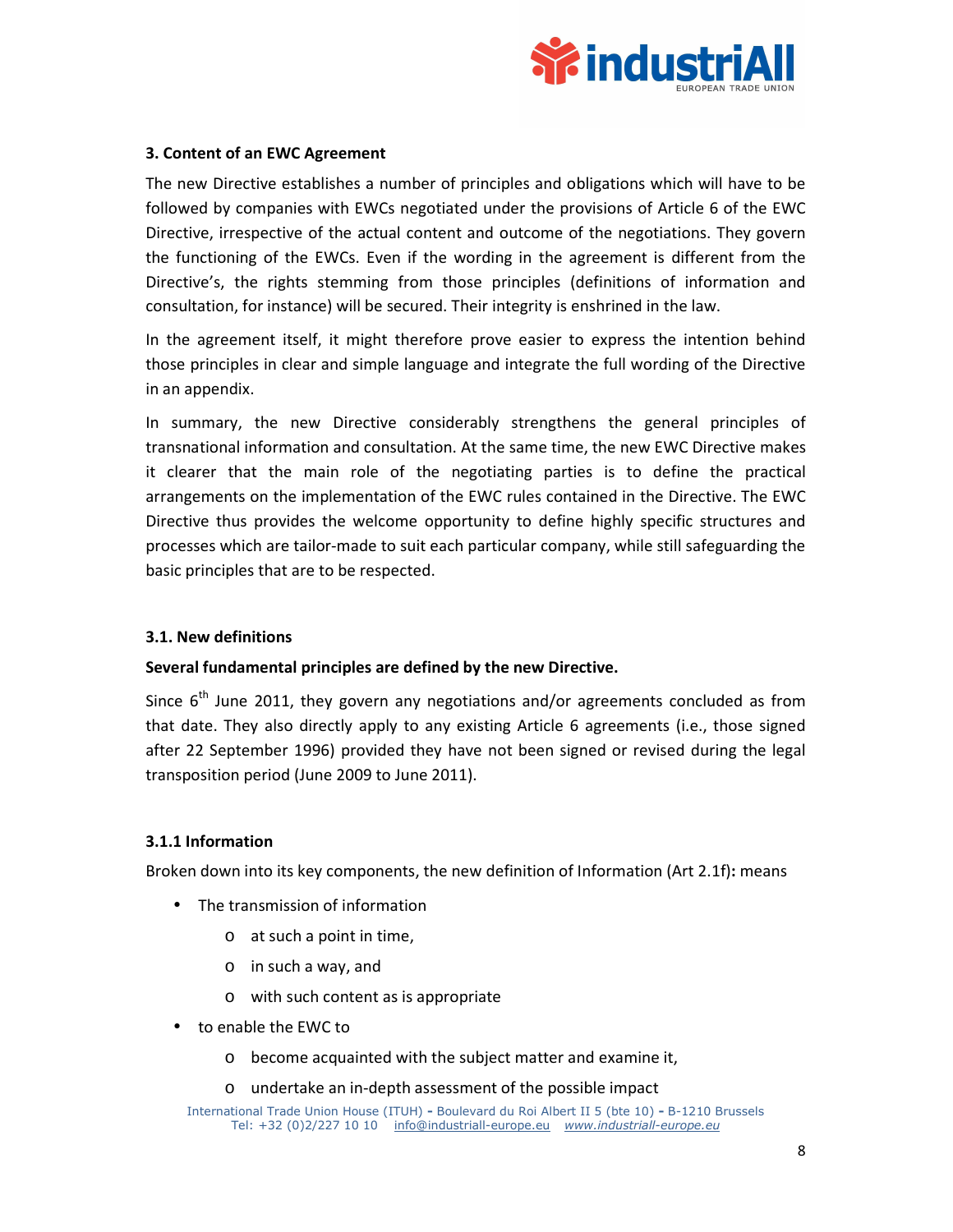

o and prepare for consultations

### **3.1.2. Consultation**

Broken down into its key components, the new definition of consultation (Art 2.1g) means**:**

- the exchange of views and establishment of dialogue between the EWC and management
	- o at such a point in time,
	- o in such way, and
	- o with such content
- that the EWC is in a position to express an opinion about the proposed measures which may be taken into account in management's decision-making process.

### **3.1.3. Transnational matters (Art 1.4)**

As a general principle, a matter becomes transnational and thus subject to the involvement of the EWC whenever it exceeds the competences of the local/national management. The underlying idea is that the EWC is meant to act as a bridge between national information and consultation, in particular regarding issues or measures which are beyond the reach of information and consultation procedures at the local or national level.

As a working definition, transnational matters are thus matters that concern the group as a whole or at least two establishments situated in two different member states. However, when it comes down to it, it is not so much the number of countries formally concerned which counts but rather the potential cross-border effect of a measure and the level of management which makes the key decisions. If a decision is to be taken at a cross-border managerial level and the national-level employee representative structures would thus not be able to intervene at a formative stage, then dealing with the issue falls under the competence of the EWC.

industriAll Europe recommends that the original text of the EWC Directive be included in an appendix to EWC agreements in order to ensure full clarity about these principles.

### **3.1.4. Article 6 (arrangements to be negotiated)**

**Article 6 specifies what SNBs have to negotiate into an EWC Agreement. The arrangements to be negotiated by the parties are:**

• The **scope of the EWC agreement**: which countries are covered by the agreement. (As in the Directive, the scope of the agreement should be all EEA countries.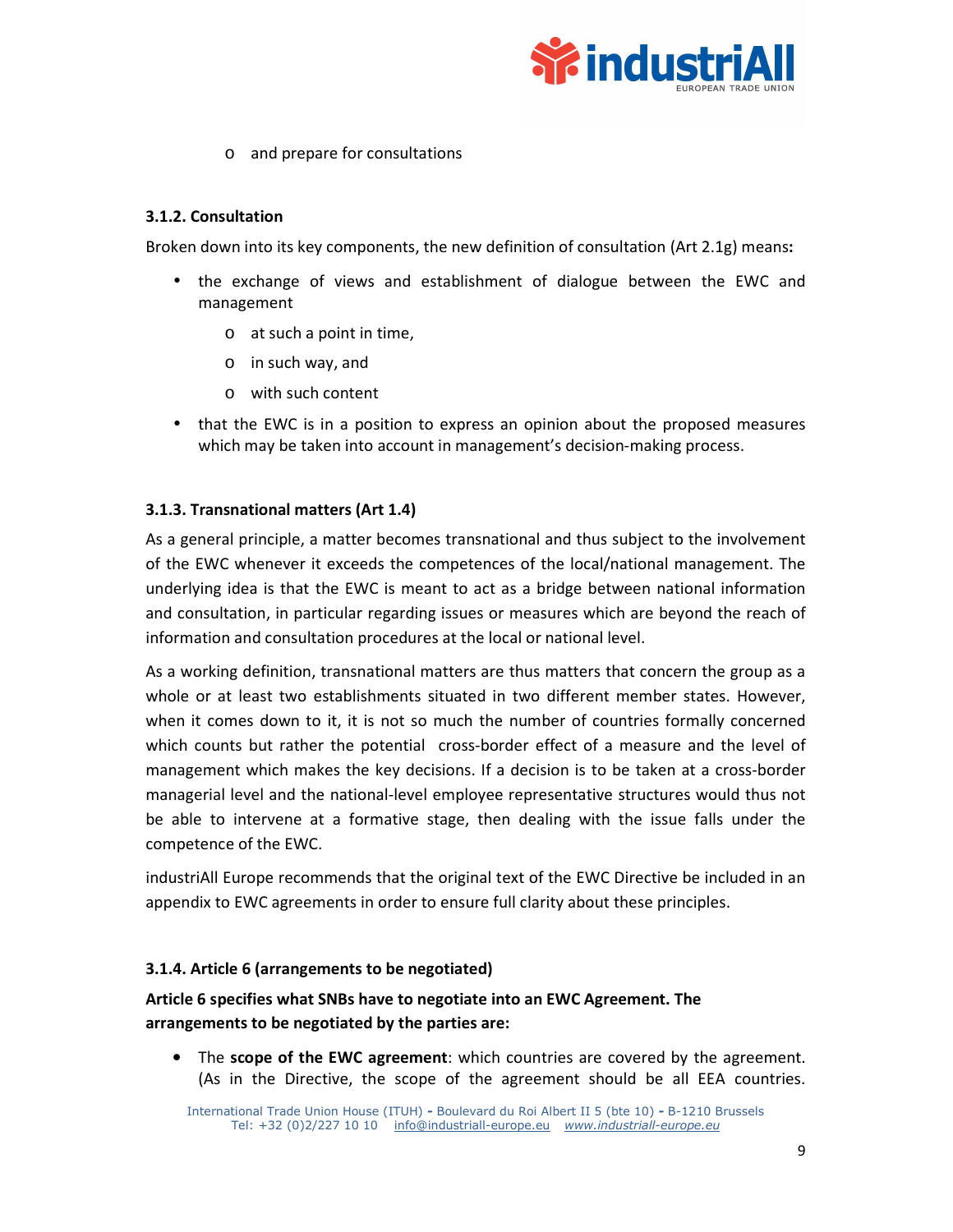

However industriAll Europe attaches great importance to the inclusion of workers' representatives from Switzerland, as well as representatives from accession countries, as full members. If full participation cannot be achieved it is recommended to include them as observers.)

- **EWC composition / distribution of seats** across countries, parts of the company, etc. The aim is also to reflect the balance of the workforce (e.g. in terms of gender, category, job type) whenever possible.
- The venue, frequency and duration of **EWC meetings,** including both meetings with management as well as internal meetings of the employee representatives on the EWC and the Select Committee.
- **Select committee**: the agreement must define how it is composed, its functions, its rules of procedure, and its means of working (including resources for travel, interpretation, etc).
- **Duration and renegotiation**: beginning and duration of the agreement, arrangements for amending or terminating the agreement, and the procedure for renegotiation.
- The financial and material **resources** to be allocated to the EWC.
- Arrangements for **linking** information and consultation procedures at **national** and **European** levels

### **4. The content of a EWC agreement: industriAll Europe minimum standards and recommendations**

As noted above, the new EWC Directive defines certain fundamental principles that govern the work of EWCs negotiated under the provisions of Article 6. Beyond that, it is the task of the SNBs to define the actual workings of the EWC for their specific company.

Over the past two decades, the European trade unions have amassed valuable experience about the kinds of rules and standards which EWCs need in order to work effectively. In the following section, some minimum standards are defined and some further recommendations are laid out as references for EWC agreements.

For many provisions, the Subsidiary Requirements laid out in the appendix to the Directive which would apply in the case of failure of SNB negotiations, provide a clear blueprint along which SNBs and management can orient their negotiations.

### **4.1. Topics to be dealt with by the EWC:**

The appendix to the 2009 EWC Directive lists the topics on which the EWC is to be informed and consulted.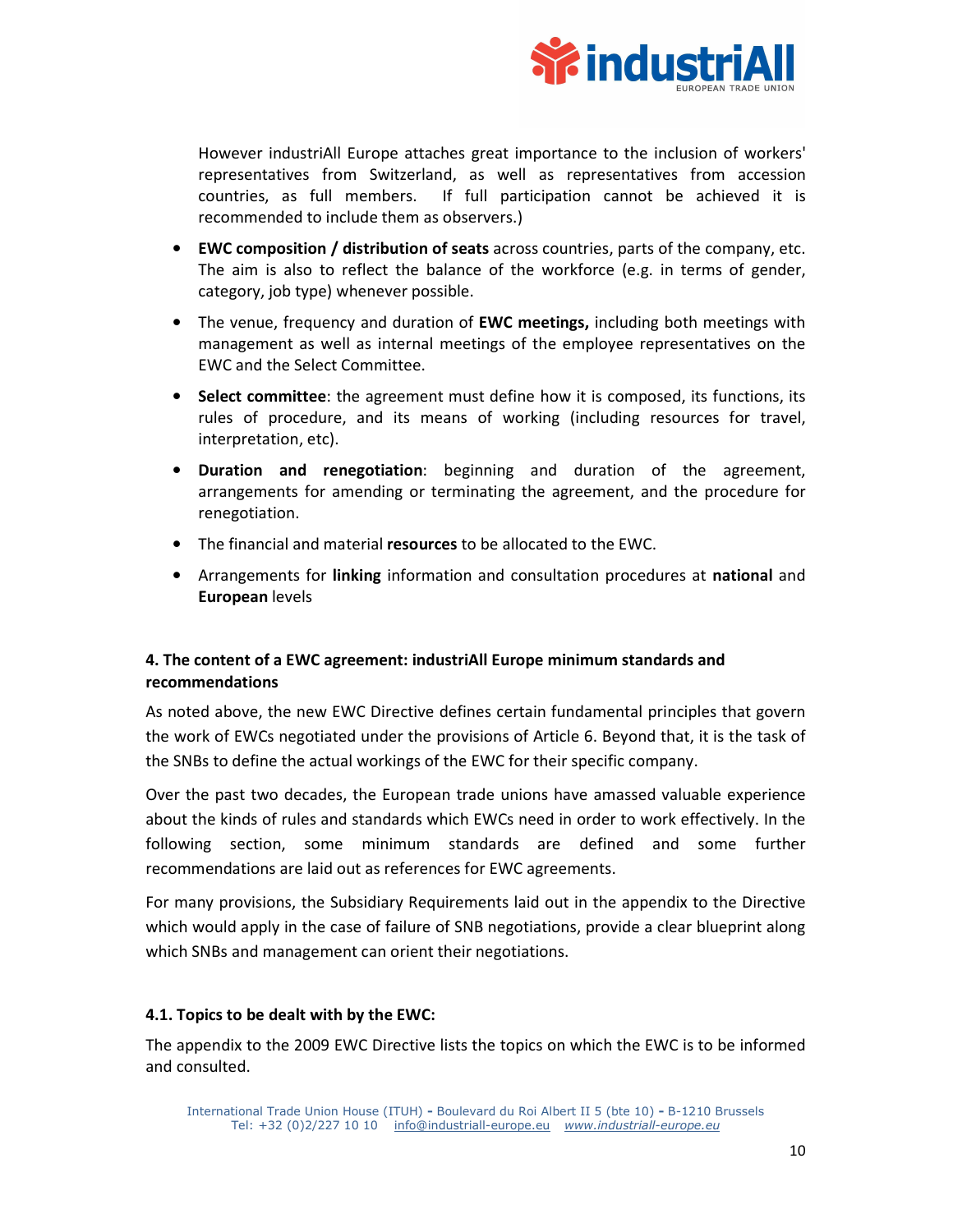

The information of the European Works Council shall relate in particular to:

- the structure, economic and financial situation,
- probable development
- and production and sales of the Community-scale undertaking or group of undertakings.

The information and consultation of the European Works Council shall relate in particular to:

- the situation and probable trend of employment,
- investments,
- substantial changes concerning organisation,
- introduction of new working methods or production processes,
- transfers of production,
- mergers, cut-backs or closures of undertakings, establishments or important parts thereof, and
- collective redundancies.

These lists should be taken on in their entirety in any new EWC Agreement. In addition to these, industriAll Europe recommends that the list of issues to be dealt with by the EWC be extended to include the following:

- Health and Safety
- Environmental issues
- Training policy
- Corporate Social Responsibility
- Equal opportunities

### **4.2. Meetings**

### **4.2.1. Ordinary meetings**

The EWC must be able to hold at least one ordinary meeting per year. The agenda for the meeting(s) is worked out between the Select Committee of the EWC and management. The official EWC meeting with management should last at least one day.

However it is our recommendation to have two ordinary meetings of the EWC a year in order to ensure as much as possible a continuity in the work of the EWC.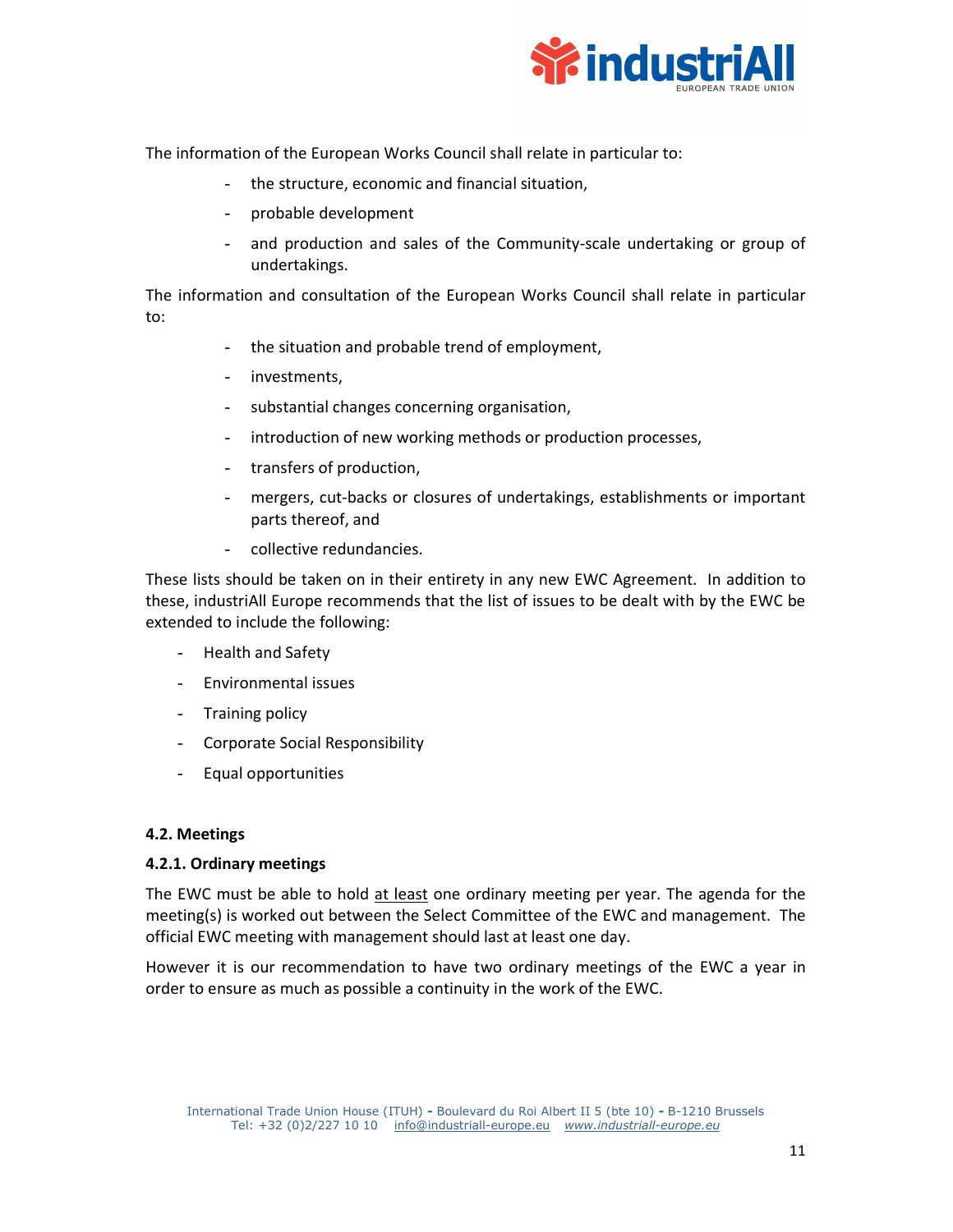

### **4.2.2. Pre-meeting and debriefing meeting**

Workers' representatives must be entitled to an adequate pre-meeting the day before the plenary meeting of the EWC with management and a debriefing meeting after the plenary meeting.

### **4.2.3. Exceptional circumstances and extraordinary meetings**

Where there are exceptional circumstances or envisaged measures potentially affecting the employees' interests to a considerable extent, particularly in the event of relocation, the closure of establishments or undertakings or collective redundancies, the Select Committee or, where no such committee exists, the European Works Council shall have the right to be informed and consulted.

It shall have the right to meet the central management, at its request, so as to be informed and consulted (in the sense of the new definitions). The decision whether to hold an extraordinary meeting in the case of exceptional circumstances shall be a unilateral decision of the EWC.

Those members of the European Works Council who have been elected or appointed by the establishments and/or undertakings directly concerned by the circumstances or envisaged measures shall have the right to participate where a meeting is organised with the Select Committee. Representatives of sites directly concerned by the circumstances or envisaged measures but who are not members of the EWC shall also have the right to attend.

The consultation shall be conducted in such a way that the employees' representatives can meet with the central management and obtain a response, and the reasons for that response, to any opinion they might express.

The information meeting shall take place at the earliest possible moment on the basis of a written report drawn up by the central management. The information provided must enable workers' representatives to conduct an in-depth assessment of the envisaged measures. During that meeting, workers' representatives and management will agree on a consultation process. This includes matters of the time scale, the necessary interlinking with ongoing parallel information, consultation and negotiation processes at the national and local levels, and the role of the expert in helping the workers' representatives develop their opinion.

On the basis of the agreed timing, the consultation meeting shall take place with a view to allow workers' representatives to engage in discussions with management and deliver their opinion.

It would be useful to secure the right to an additional meeting, following the consultation meeting, so as to allow management to respond to the EWC opinion (Subsidiary Requirements, 1a), of the Directive 38/2009).

The Directive stipulates that consultation shall take place within a reasonable period of time. industriAll Europe also recommends not defining a fixed time limit applicable to all consultation processes. Instead, it should be specified that the time available for consultation is to be decided on a case by case basis depending on the scale of the envisaged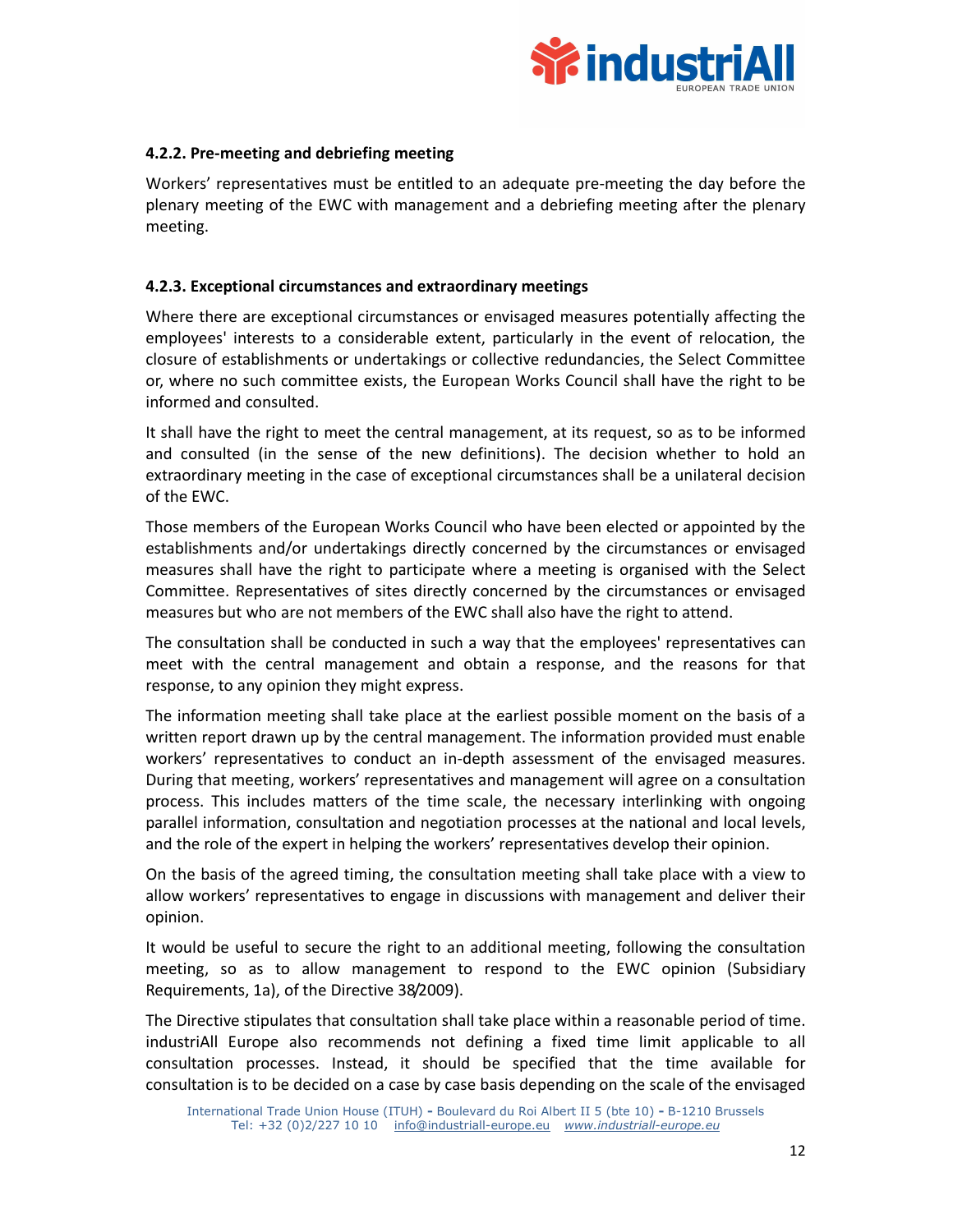

measures. The guiding principles are flexibility and viability of the process. Consultation is not to be understood as an obstacle to the decision-making process but as a contribution to effective company decision-making. (This objective is clearly stipulated by Article 1 of Directive 2009/38/EC.)

### **4.3. Select Committee**

The workers' representatives within the EWC must have the right to elect a Select Committee consisting of employee representatives only. The Select Committee is responsible for the day-to-day business of the EWC between meetings. Simultaneous interpretation must be available for Select Committee meetings as needed and the Select Committee must have the right to hold meetings fully or partly without management being present. (Other names for such a committee include "Steering Committee", "Presidium", etc.)

The EWC agreement must define the powers and responsibilities of the Select Committee so that it at least contains the following rules:-

- It discusses and agrees with management on the location, agenda and structure of the plenary meeting with management.
- In co-operation with management it discusses and agrees on the minutes and statements of the plenary meeting with management.
- The Select Committee must have the right to hold regular meetings financed by the company.
- It must be informed and consulted by management in good time especially in the period between official meetings if and when transnational issues arise.
- The rights of the Select Committee members emanate from the agreement and the mandate of the full EWC.
- The composition of the Select Committee shall preferably represent the different countries and the different businesses.

### **4.4. Rules of procedure and the need to define a legal mandate as necessary**

The EWC agreement should provide for the right of the EWC to define its own autonomous rules of procedure. These Rules of Procedure should be a separate document adopted by the EWC in which the EWC members define the ways in which they intend to work together, and the precise powers and responsibilities of the Select Committee. The Rules of Procedure should also define the ways in which the EWC takes collective decisions, for example by majority vote. They should also provide for a clear method of mandating a person to take legal steps on behalf of the EWC should this ever become necessary.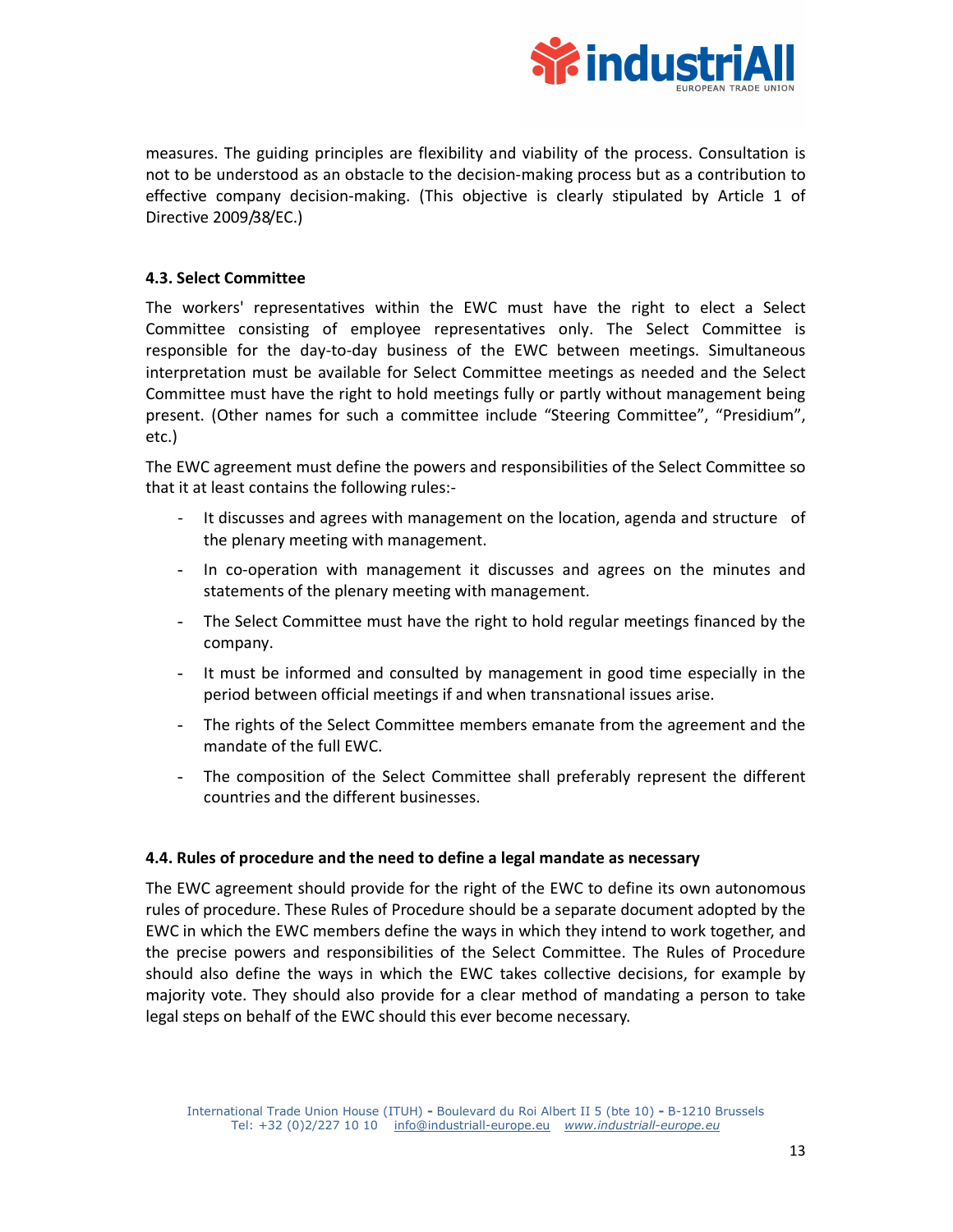

### **4.5. Linking national and European levels of information and consultation processes**

The EWC agreement should ensure that national and European levels of information and consultation are more effectively linked and coordinated with each other. National and European levels of information and consultation bodies have to play complementary and effective roles. In other words, information and consultation processes shall take place at the relevant level of decision-making **without compromising the autonomy of any level**.

More precisely, the agreement should make clear that depending on the nature of the proposed measures,

- the EWC will be informed earlier or at the same time as the national bodies;
- national consultation processes should not be concluded before the process has been completed at the European level;
- information and consultation processes should be conducted at all relevant levels, and the new obligation cannot be used to undermine existing national rights.

Understandably, this enhanced role of the European information and consultation processes may give rise to some concern, since it will inevitably impact on the ways in which information, consultation and negotiations are conducted in each respective country. Our experience has shown however, that even if it can be quite challenging, it is in the interests of the whole European workforce to pursue a genuinely European approach which is firmly anchored in the national level of employee representation. In today's interlinked and highlyintegrated companies, each level benefits from the information and consultation processes conducted at the other levels: at the national level, the trade unions can apply the information gained at the European level in order to strengthen their bargaining position at the local level. The European level can never replace national-level information and consultation, but it provides an ideal forum in which to coordinate union strategies, pool the strengths and balance the weaknesses of each site affected by a measure, and thereby contribute to generating a solution which is fair for all. In other words, it is not a zero-sum game: when each level plays its appropriate role, nobody loses and everybody wins.

It is our recommendation to clarify this link in the agreement. However if the agreement fails to provide some provisions in this respect the mechanism foreseen by the Directive and transposed in national laws will apply (Art. 12).

### **4.6. Interpretation**

Simultaneous interpretation from and into all relevant languages must be provided as necessary for the official EWC meeting with management as well as for the internal premeeting and de-briefing meeting and the meetings of the Select Committee. The provision of language training cannot be used to restrict simultaneous interpretation and translation where these are needed in order to enable the active participation of all EWC members

International Trade Union House (ITUH) **-** Boulevard du Roi Albert II 5 (bte 10) **-** B-1210 Brussels Tel: +32 (0)2/227 10 10 info@industriall-europe.eu *www.industriall-europe.eu*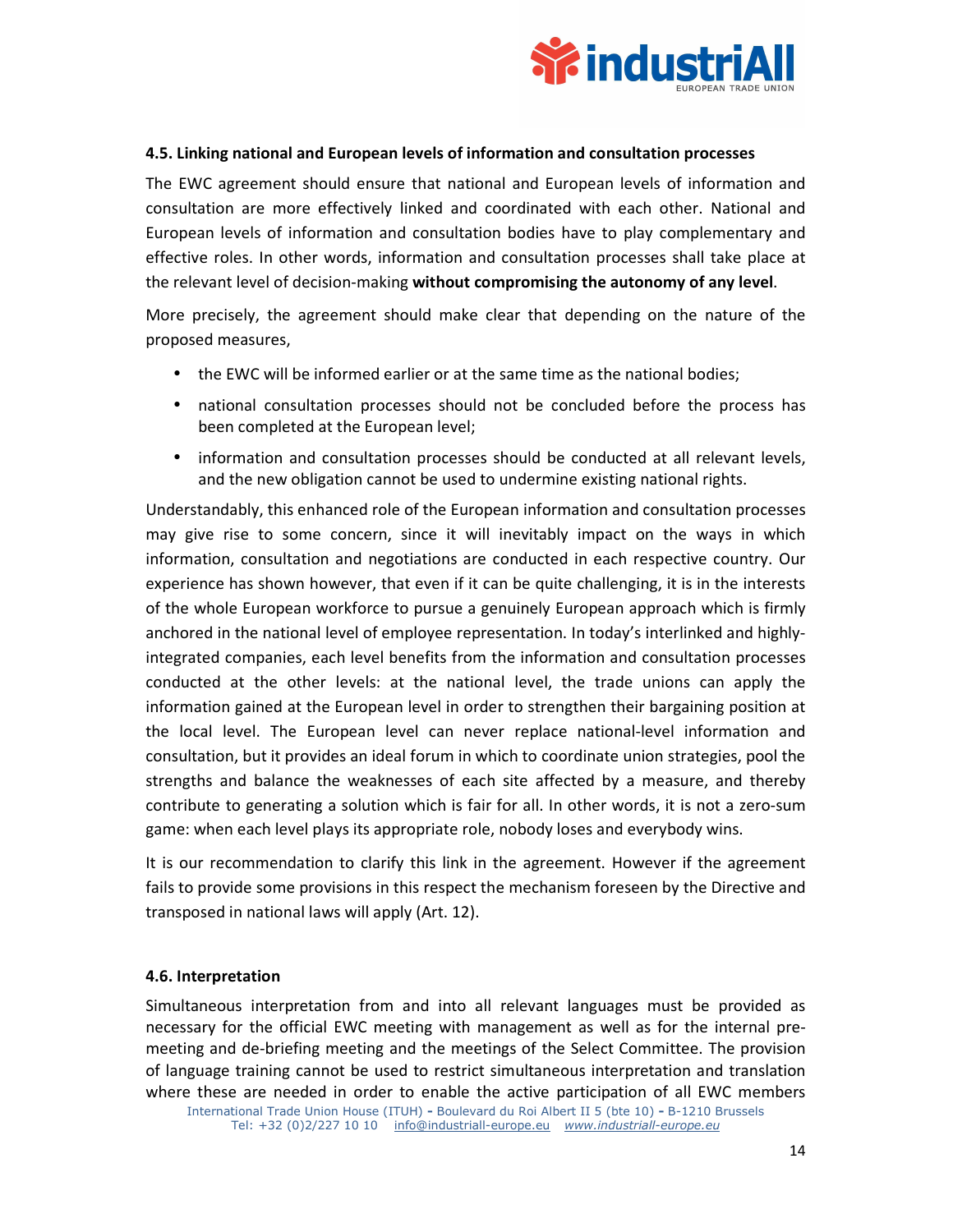

regardless of their language skills.

### **4.7. Experts**

The EWC and the Select Committee must have the right to invite experts of their own choice to all meetings, including the meetings with management*.* Management should be informed of this. It is however not acceptable for experts to only be invited to be present during certain pre-determined points on the agenda. The EWC agreement must ensure that management covers the cost of at least one expert.

### **4.8. Rules of confidentiality**

The rules for confidentiality can only cover such information as has been explicitly and reasonably designated as a business secret. The rules of confidentiality must not apply to members of organisations that are already covered by national rules of confidentiality. Infringements of the rules of confidentiality can only trigger sanctions on the basis of the respective national laws, rules and traditions.

### **4.9. Costs related to the EWC functioning**

All necessary costs in connection with the work of the EWC must be met by management.

### **4.10. Working facilities**

EWC members shall have access to communication facilities (telephone, fax, e-mail)

### **4.11. Providing information at local and national levels about the content and outcome of information and consultation processes in the EWC (Art. 10.2)**

The new Directive establishes the obligation for the EWC members to report to the employees' representatives, or in the absence of appropriate structures, to the workforce as a whole, about the work of the EWC.

This implies that the management has to provide EWC members with the appropriate means to communicate with the workforce at national level, including giving access to the different sites as necessary.

Of course, such processes and arrangements will be needed to be developed at the company level for each country depending on the constellation of sites and any existing structures. But it is important to recognise that this obligation to report on the work of the EWC represents a very good opportunity to better anchor the work of the EWC into the work of the local trade union and employee representation and to make it more visible to the whole workforce.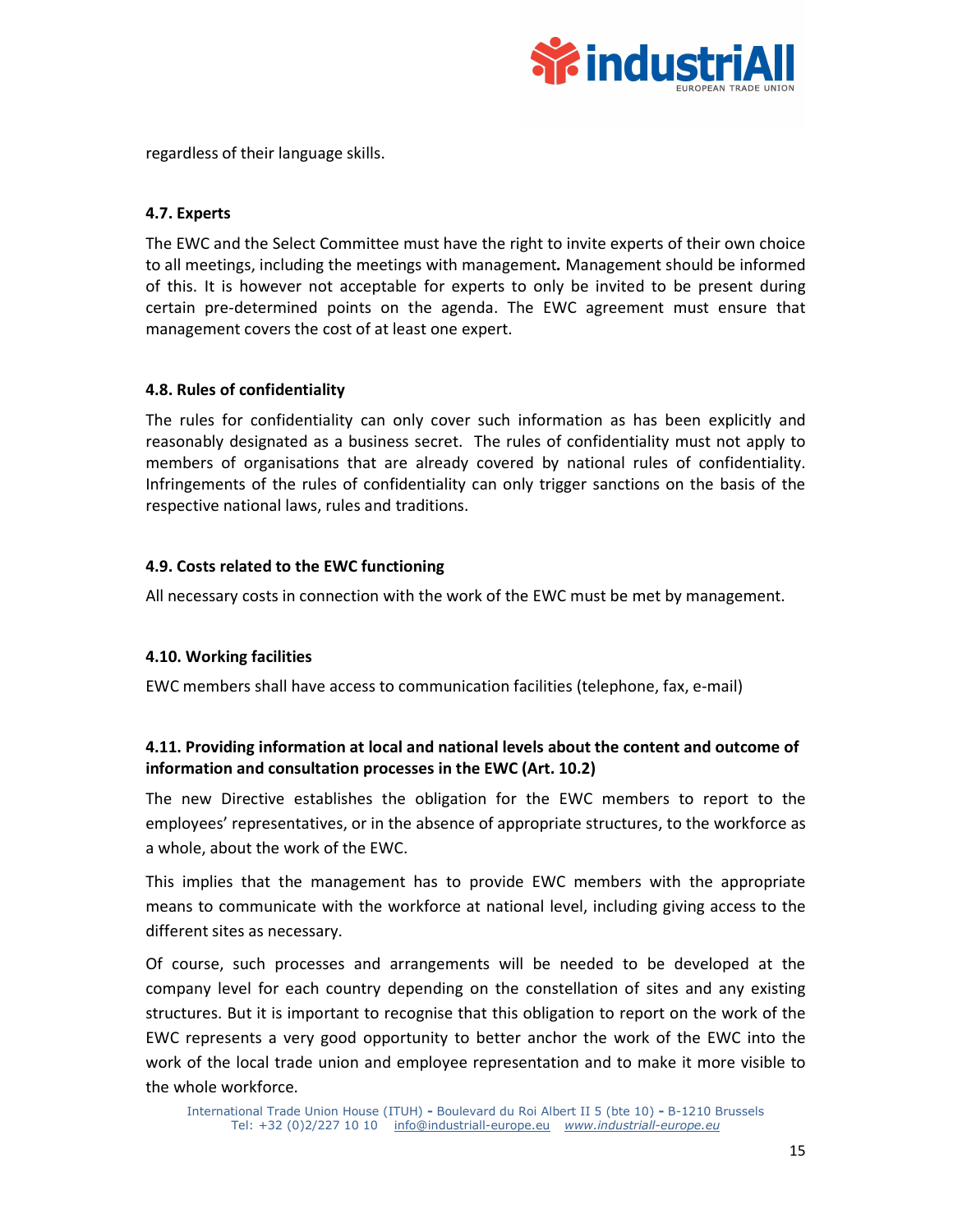

### **4.12. Training (Art.10.4)**

EWC members shall have the right to receive appropriate training and be released from work to follow training. Training and related costs (including interpretation) should be borne by management. EWC members must have the right to determine the content of the training and choose the trainers.

Our recommendations include ensuring that a provision is made in the agreement for both individual and collective training for EWC members (workers' representatives only) at least once in a mandate period.

### **4.13. Duration of the agreement and renegotiation procedure**

An agreement can be of unlimited duration or be for a fixed term. In any case it should contain a clause which clarifies how it can be terminated by either side thereafter with due notice and how the EWC can update the agreement. The rules governing renegotiations should specify the following: Who has the right to renegotiate the agreement, and within what timeframe. The existing EWC must explicitly be assigned the right to take up negotiations. Rules governing renewal must ensure the validity of the existing agreement during negotiations. A time limit for the completion of renewal negotiations should be included, after which date - in the event of failure to agree on a new agreement - the subsidiary rules of the then applicable Directive enter into force.

### **4.14. Adaptation of the EWC in case of change of structure**

The Directive 2009/38 (Art 13) clarifies that where the structure of a company changes significantly, due to a merger, acquisition or division for example, the existing EWC must be adapted.

This clause foreseen by Article 13 of the Directive 2009/38/EC applies to all agreements including Article 13 agreements of the 1994 Directive and Article 6 agreements which were signed or revised during the transposition period. This clause gives the opportunity for renegotiation of those agreements under the terms of the new Directive provided that they do not already contain provisions dealing with the change of structure or in case of conflict between the provisions in two EWC agreements.

IndustriAll Europe feels that the new universally applicable procedure for renegotiating EWC agreements in the case of significant structural change is the most fair and transparent approach to future uncertainties. It is therefore essential that while renegotiating Article 13 or 6 agreements, the clause on the change of structure is written in such a way that it does not prevent the possibility of renegotiating those agreements under Directive 2009/38.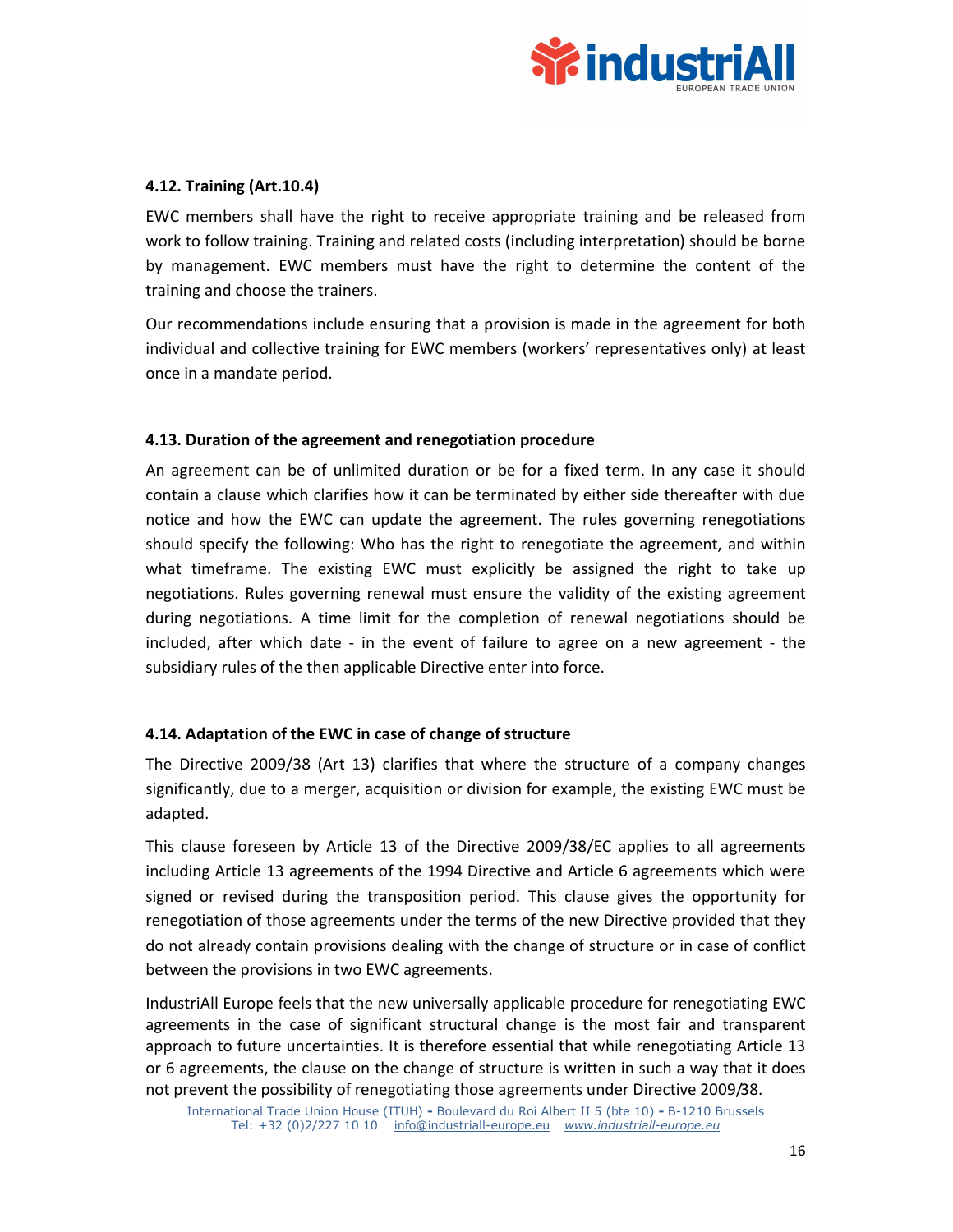

### **5. Closing remarks**

The industriAll Europe Company Policy Committee will continue to monitor the implementation of the new EWC Directive on a regular basis and provide advice and recommendations to ensure that workers get the most out of the new Directive. industriAll Europe is also committed to continue supporting its member organizations in their effort to advise EWCs and EWC members.

### **6. Important and useful links**

- **European Institutions**
- European Commission http://ec.europa.eu/index\_en.htm

EWC Directive

http://eur-lex.europa.eu/LexUriServ/LexUriServ.do?uri=OJ:L:2009:122:0028:0044:EN:PDF Employee Involvement http://ec.europa.eu/social/main.jsp?catId=707&langId=en&intPageId=211

### **Trade Unions**

• industriAll Europan Trade Union http://www.industriall-europe.eu/

industriAll Europe Company Policy Committee http://www.industrialleurope.eu/news/newsx.asp?job=cpcmt&mloc=pc

European Trade Union Confederation – ETUC www.etuc.org

### **Research Institute**

• European trade union institute – ETUI http://www.etui.org/

Worker participation http://www.worker-participation.eu/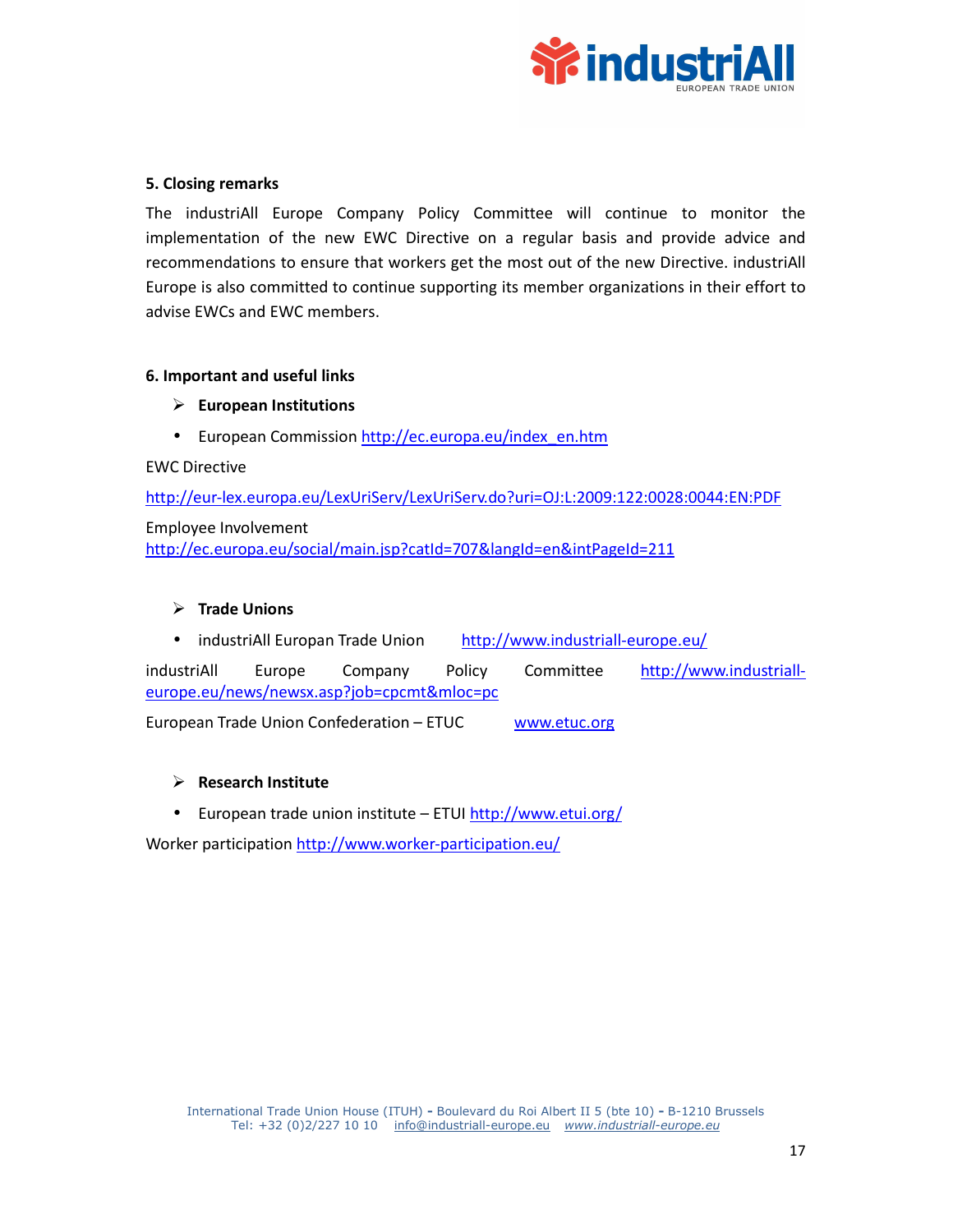

**Notes**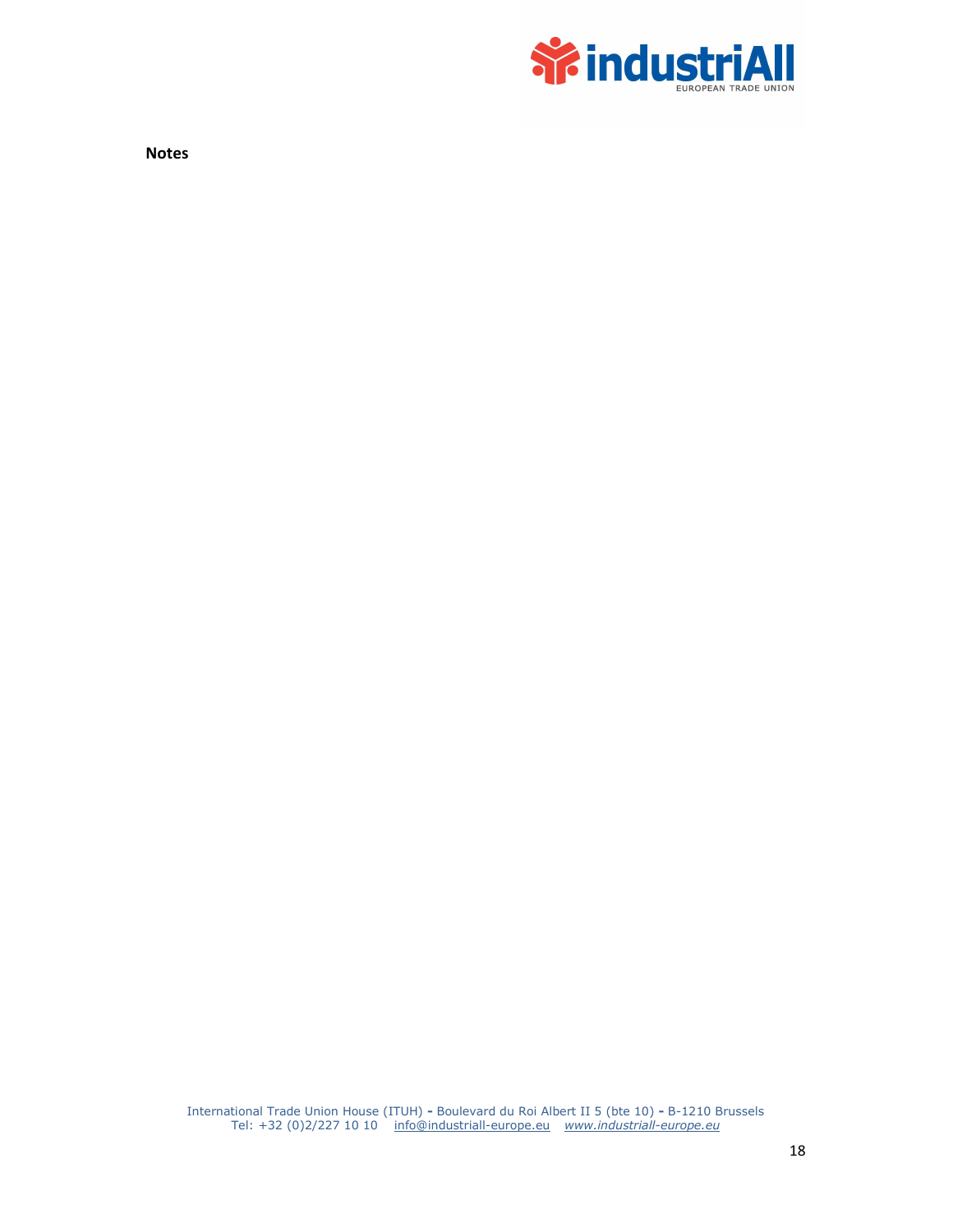

# **A Start for European Works Councils industriAll European Trade Union Checklist for negotiations and practical**

## **assistance**

**on the content of EWC agreements** 

International Trade Union House (ITUH) **-** Boulevard du Roi Albert II 5 (bte 10) **-** B-1210 Brussels Tel: +32 (0)2/227 10 10 info@industriall-europe.eu *www.industriall-europe.eu*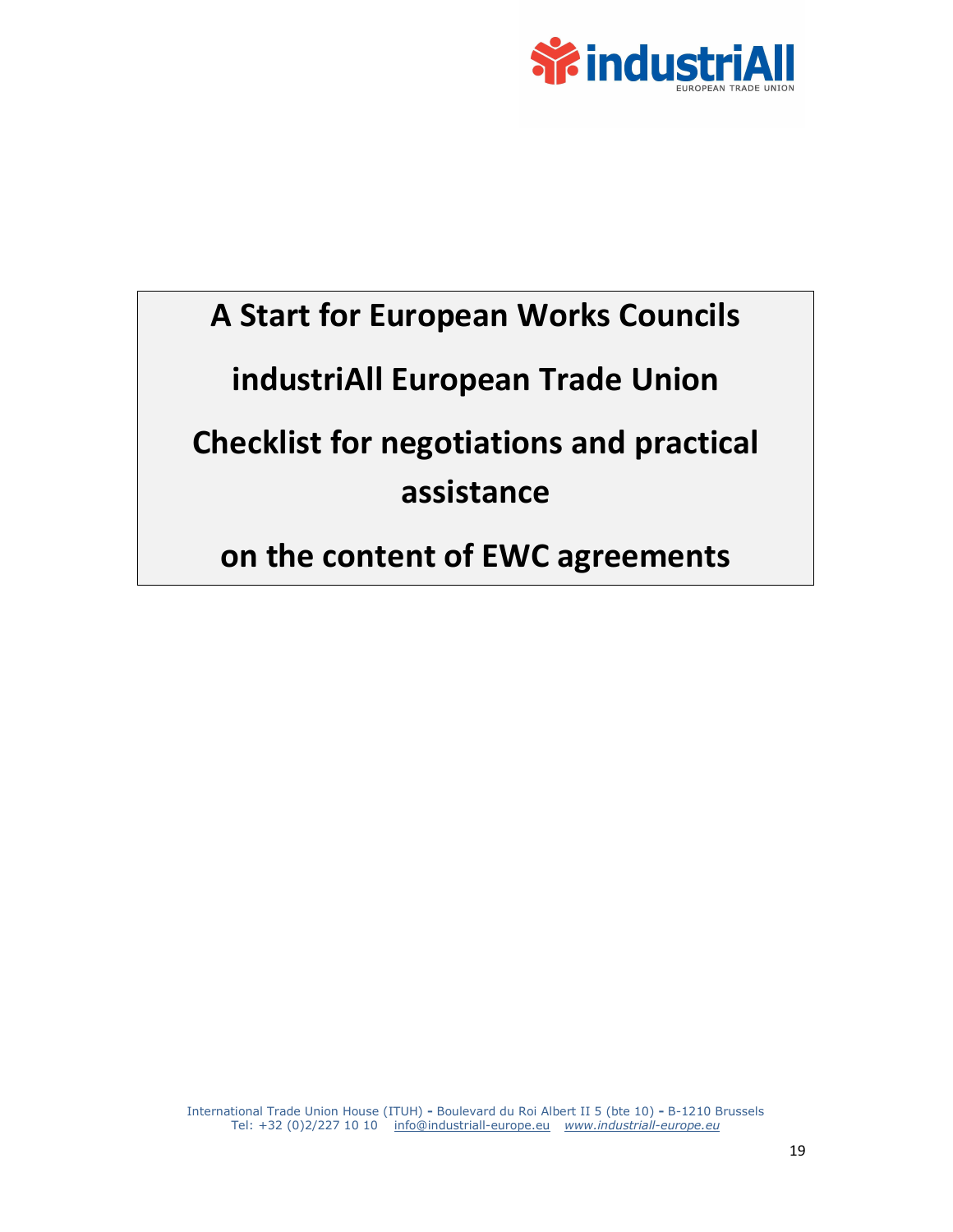

#### **Contents**

|                                                                                          | 1. | Which countries are represented in the Special Negotiating Body (SNB)? 22                         |  |  |
|------------------------------------------------------------------------------------------|----|---------------------------------------------------------------------------------------------------|--|--|
|                                                                                          | 2. |                                                                                                   |  |  |
|                                                                                          | 3. |                                                                                                   |  |  |
|                                                                                          | 4. |                                                                                                   |  |  |
|                                                                                          | 5. |                                                                                                   |  |  |
|                                                                                          | 6. |                                                                                                   |  |  |
|                                                                                          | 7. |                                                                                                   |  |  |
|                                                                                          | 8. |                                                                                                   |  |  |
|                                                                                          | 9. | Who attends joint meetings from the employer's side, and who chairs them? 27                      |  |  |
|                                                                                          |    |                                                                                                   |  |  |
| 11. How should the communication among the employees' representatives or between workers |    |                                                                                                   |  |  |
|                                                                                          |    |                                                                                                   |  |  |
|                                                                                          |    |                                                                                                   |  |  |
|                                                                                          |    | 14. Preparatory and follow-up meeting for employees' representatives? 31                          |  |  |
|                                                                                          |    |                                                                                                   |  |  |
|                                                                                          |    |                                                                                                   |  |  |
|                                                                                          |    |                                                                                                   |  |  |
|                                                                                          |    |                                                                                                   |  |  |
|                                                                                          |    |                                                                                                   |  |  |
|                                                                                          |    |                                                                                                   |  |  |
|                                                                                          |    |                                                                                                   |  |  |
|                                                                                          |    |                                                                                                   |  |  |
|                                                                                          |    |                                                                                                   |  |  |
|                                                                                          |    |                                                                                                   |  |  |
|                                                                                          |    | C. Application to start negotiations on an EWC in keeping with Art. 5, para. 1 of the Directive38 |  |  |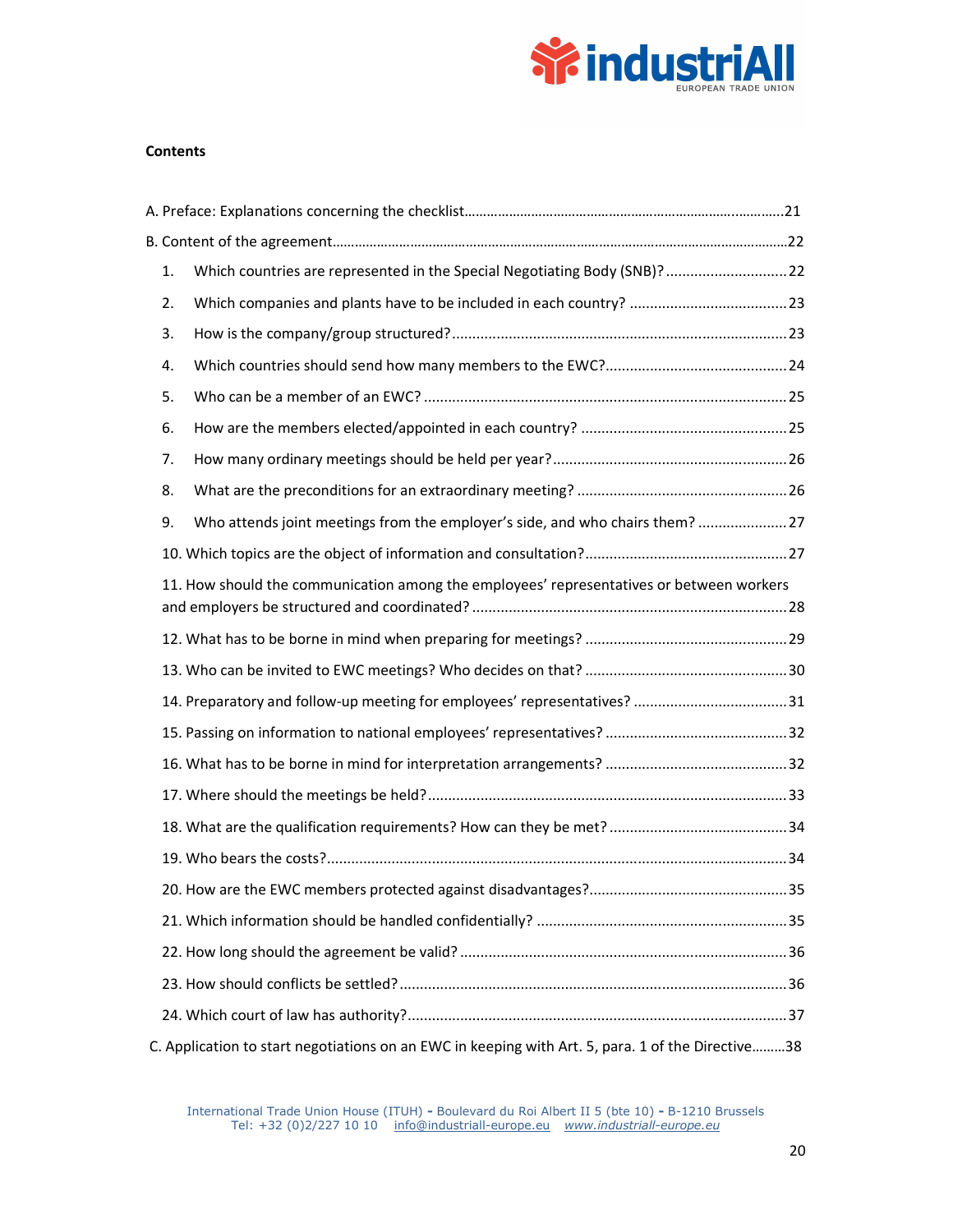

### **A. Preface: Explanations concerning the Checklist**

This Checklist with its explanations is meant to be an aid to all those colleagues who are involved in (re)negotiating European works councils with the employers. It is based on experience that we have gained with the negotiations on EWC agreements and at meetings of existing EWCs. Thus it has no claim to be exhaustive.

Nearly 15 years after the release of the EWC Directive (94/45/EC), the renewed directive (2009/38/EC) was published, coming into force on 5 June 2009. We hope that this will be reason enough to set up missing EWCs in European transnational companies as well as to renegotiate existing agreements. Our joint aim should be to implement the standards set by Directive 2009/38/EC and thus to enhance the practice of EWC work.

We have decided not to draw up a so-called sample agreement. Our experience has shown that companies, multinational decision-making structures and external circumstances such as trade union density and shop-floor practice are too different to be able to fit into a pattern.

The items addressed may not all have to be included in an agreement. But they all have to be taken into account. It is only then that a decision can be taken as to whether and how they are settled.

These Europe-wide negotiations are still a rather new challenge for most of us. We have to integrate and respect the traditions and experiences of colleagues and sisters and brothers from the most varied European countries. Procedures that are usual for one country can seem quite strange to representatives from other countries. The situation has become even more complicated than it was in the early days of EWC negotiations: The directive now covers 30 Member States since the extension of the European Union in 2004. It is more important than ever to recognise that one system is neither better nor worse than any other – it is merely different. And we as trade unionists and shop-floor representatives can learn from each other. The point is not to harmonise the models of representation in Europe. But the opportunity does exist to achieve effective, social and reliable labour relations in Europe with the effective support of continuous EWC work.

In our view, some of the items in the Checklist presented here are indispensable if an EWC is to be able to contribute to these developments. These include:

- involving all employees' representatives from the EU and countries in the European Economic Area (EEA), Switzerland and the EU applicant countries,
- adhering to the election or appointment procedures on the basis of national regulations in coordination with the trade unions,
- holding at least one meeting  $-$  and ideally at least two  $-$  a year,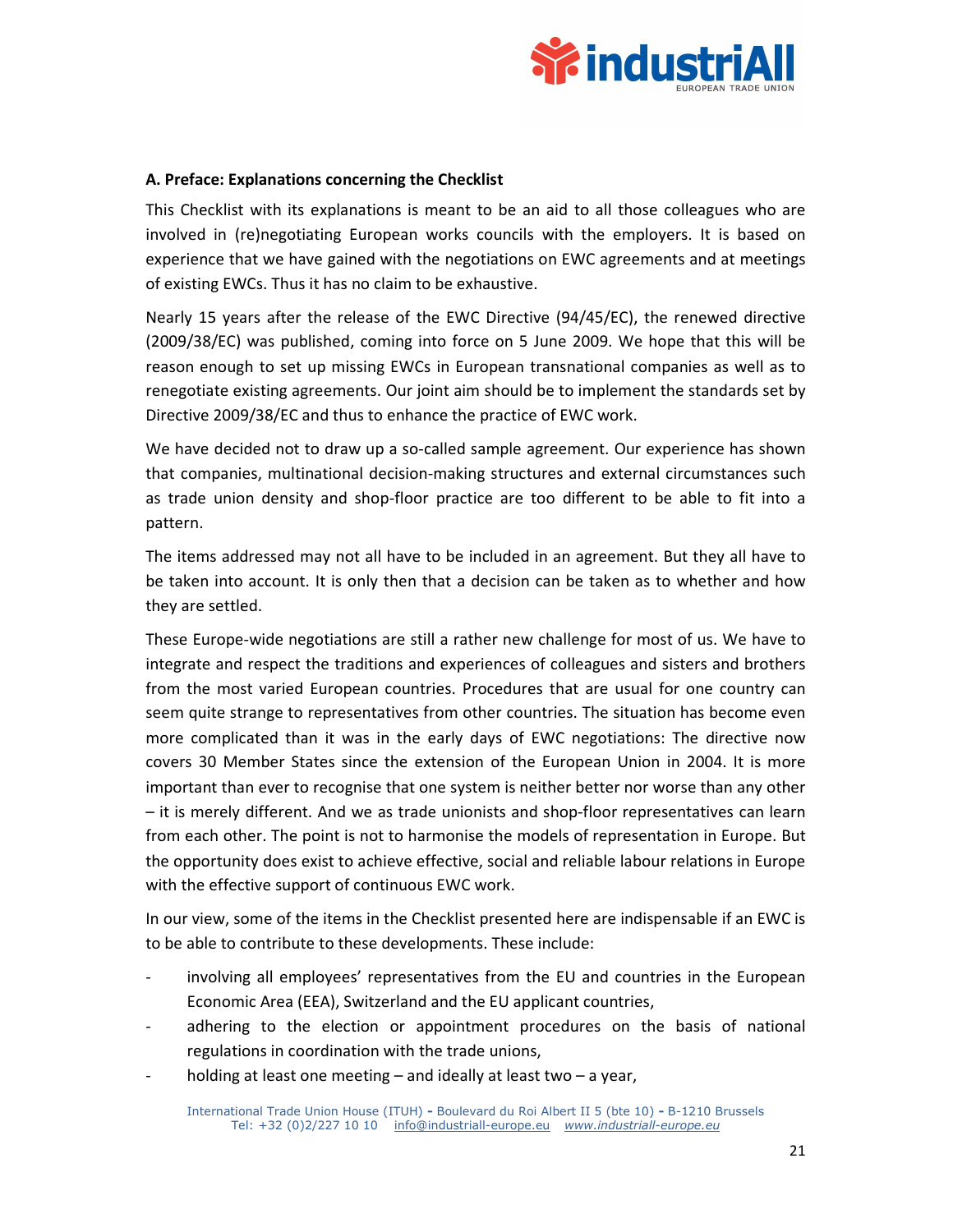

- holding extraordinary meetings in exceptional cases,
- placing an obligation on central management to provide reports and written documents, and to conduct consultation,
- setting up a management committee,
- the possibility of permanent communication with each other inside the employees' representatives' body,
- preparatory meetings and follow-up meetings for the employees' representatives,
- provision for experts/trade union officials to attend, and the payment of remuneration and expenses for these,
- interpretation at meetings and translation of documents,
- infrastructures, financial provisions and procedures,
- regular training for the whole EWC and all of its members,
- information and consultation procedures at least following the new 2009 rules for the legal EWC,
- the definition of transnational decisions which result in consultation of the EWC by the central management,
- the obligation upon all EWC members to report to their national employees' representatives and the right of the latter to inform their workforce about the results of EWC meetings,
- termination of the agreement, renegotiation and transition mandate.

What is decisive is to set up the EWC in such a way that a permanent exchange can take place of experience and objectives in terms of "good practice" in EWC work. It is only on the basis of constructive and continuous dialogue that it will be possible to eliminate the existing preconceptions and reservations and develop a joint strategy to effectively and efficiently represent workers' interests at European level.

### **B. Content of the agreement**

### **1. Which countries are represented in the Special Negotiating Body (SNB)?**

- a. Member states of the European Union and States belonging to the European Economic Area (Norway, Liechtenstein, Iceland) are obligatory. Switzerland should likewise be included even though it is not covered by the Directive.
- b. Other States: What is decisive from our point of view for the inclusion of these States (e.g. applicant countries or neighbouring countries) is whether they have production sites and whether they are counted as belonging to Europe in the corporate decision-making structures (for example in connection with investment decisions, plant shifts, etc.).

Colleagues from third countries can likewise be included in the SNB insofar as this has been agreed by the parties. Not all countries represented in the SNB must also be

International Trade Union House (ITUH) **-** Boulevard du Roi Albert II 5 (bte 10) **-** B-1210 Brussels Tel: +32 (0)2/227 10 10 info@industriall-europe.eu *www.industriall-europe.eu*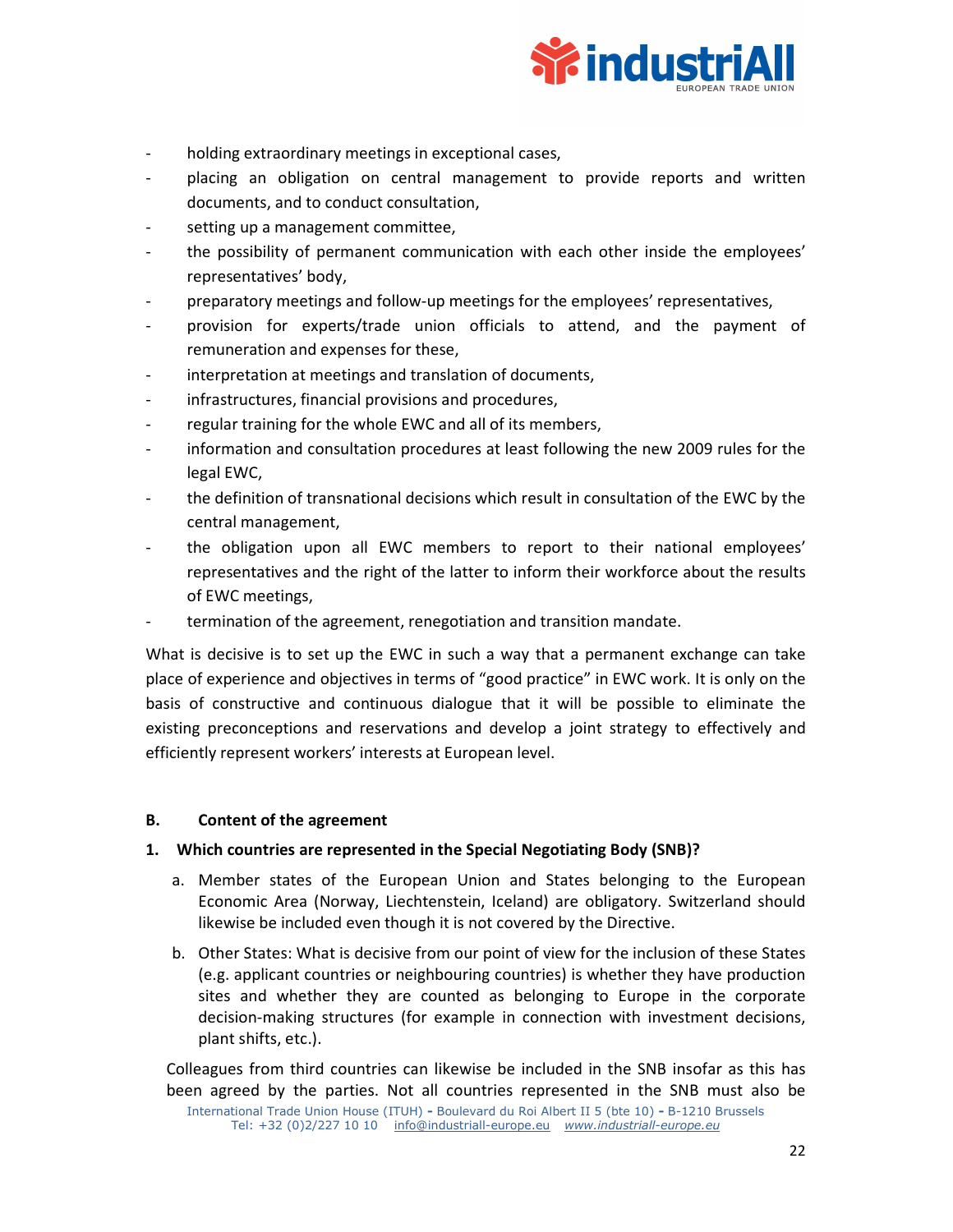

represented in the EWC – but of course this should be the aim. Check whether several small sales offices in several countries might not be better represented by a single joint delegate!

### **2. Which companies and plants have to be included in each country?**

- a) According to the Directive and the transposition laws as well as the case law of the European Court of Justice (ECJ), the company is obliged to make available to the employees' representatives a complete list of all (subsidiary) companies, to enable them to see which companies belong to them. This also includes the addresses of the sites, each set of employment figures and the shareholding or the reason behind the dependency.
- b) Joint ventures have always been a problem. 50/50 shares still do not have to be included, but an attempt should be made to allow them to participate in the negotiations, meetings and communication procedures of the EWC. On the other hand, joint ventures can set up their own EWCs if they meet the requirements laid down in the Directive. If they are not too small to be covered by the Directive, an attempt should be made to at least include the employees' representatives in the EWC as observers (there are already examples of this).
- c) A specimen of an application to start negotiations on an EWC is attached at the end of this Checklist.

### **3. How is the company/group structured?**

Many companies covered by the Directive (at least 1000 employees including more than 150 each in two different countries) operate in very different branches. These branches can be managed completely separately from each other within the corporate group. If, for example, a company operates both in the oil industry and in cosmetics Europe-wide, the basic decision on whether money is available for investment is most likely to be taken by the central management. But what is really sold or restructured, and when, is for the individual division to decide. In these cases it might be more sensible to set up several EWCs for the different branches instead of one central EWC. As a rule, it might be sensible to group these divisional EWCs together under one overall EWC or cooperation committee. This body could then be made up, for example, of the chairs/vice-chairs of the divisional EWCs and meet regularly with the top management of the overall group.

If divisional EWCs are not sensible, then consideration could be given to setting up committees inside the EWC (see item 11).

International Trade Union House (ITUH) **-** Boulevard du Roi Albert II 5 (bte 10) **-** B-1210 Brussels Tel: +32 (0)2/227 10 10 info@industriall-europe.eu *www.industriall-europe.eu*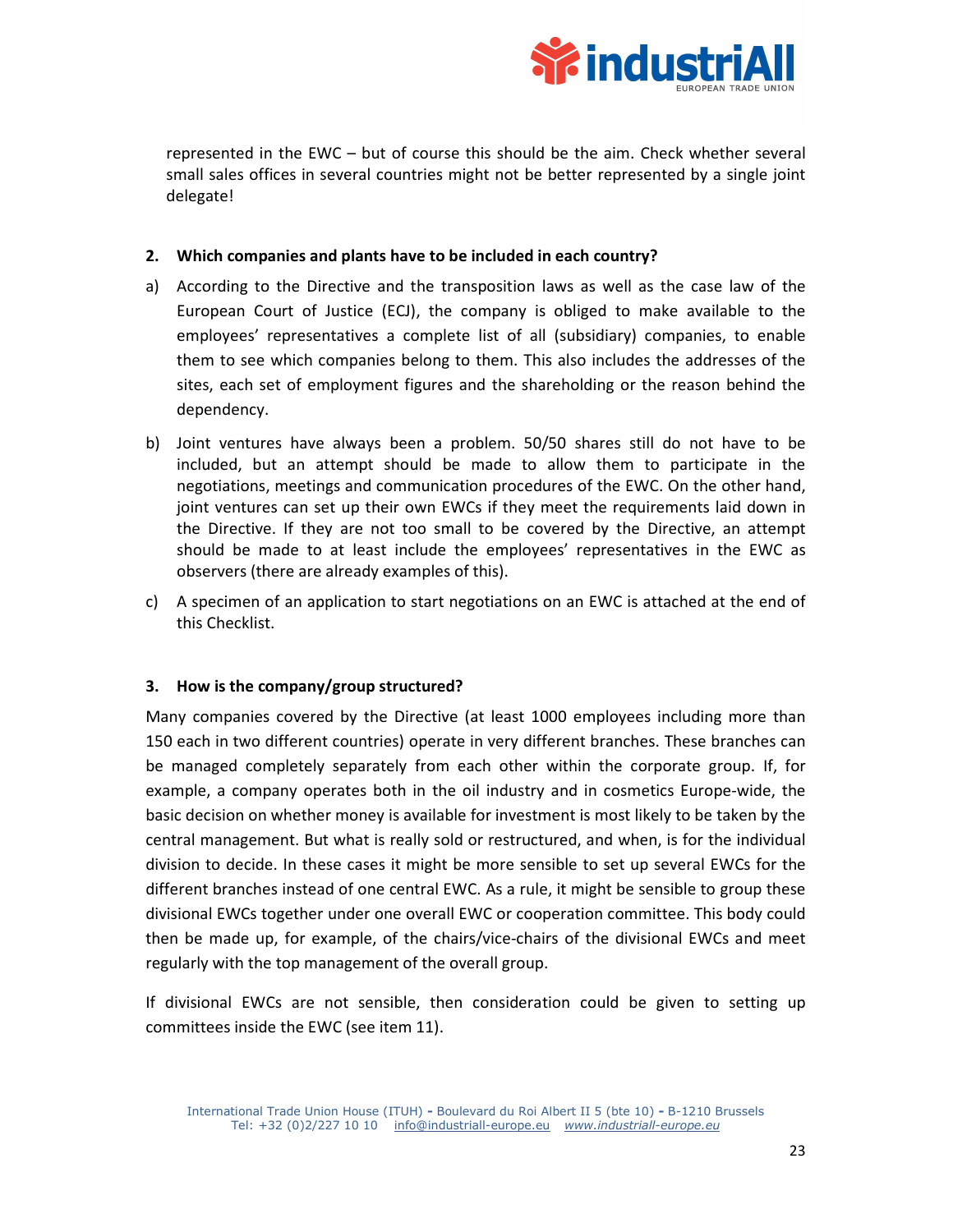

In any case, it is advisable firstly to analyse the structure of the group and then, together with the SNB members, to discuss a suitable structure for the EWC. It will then be necessary to check whether this target might be achievable with the central management.

### **4. Which countries should send how many members to the EWC?**

- a.) Here the principles of representativeness and proportionality have both to be respected. The countries should be adequately represented according to their employment figures. For this, the formula for the legal composition of the EWC can be used as a guide (subsidiary provisions in the attachment to the Directive, transposition law: EWC pursuant to the law). Frequently, however, this percentage formula will not lead to a satisfactory result. That is why the actual relationships and circumstances have to be considered (firstly the number of employees per country, secondly the number of sites and divisions, thirdly cooperation at national level, and the number and strength of the unions represented), and then appropriate criteria can be developed. The existing EWCs mostly have 15 to 25 members.
- b.) In many cases, it will not be possible for every site in a country to have a representative in the EWC. Then it has to be guaranteed at national level that all sites are informed properly about the meetings (national network). Check with the national transposition law of Directive 2002/14/EC on information and consultation of employees at national level. Transfer of information at national level is likewise defined as an obligation in the EWC Directive. In practice, a meeting with representatives from every national site should be held to inform them about the results of the EWC meetings, with the cost of such meetings to be borne by the employer. An obligation should also be formulated for the local representatives to inform the staff in the plants.
- c.) All countries in which the company is represented must be taken into account adequately in the framework of the EWC for information and consultation purposes. It must be guaranteed that every country where elected representatives exist is entitled to membership of the EWC. Delegation of representatives of individual countries should only be restricted if it is otherwise secured that the staff in these states are properly and completely informed about the outcome of the EWC work and consultations. Consideration might be given, for example, to whether a country has only a small sales office.
- d.) Since companies and plants are always being bought and sold, it is recommended that an adjustment clause be included. It must be possible to add new countries, and the number of delegates must be adapted when changes occur. Provision likewise needs to be made to ensure that national representatives can be replaced or first elected at any time if the country in question does not yet have a seat on the EWC. Where major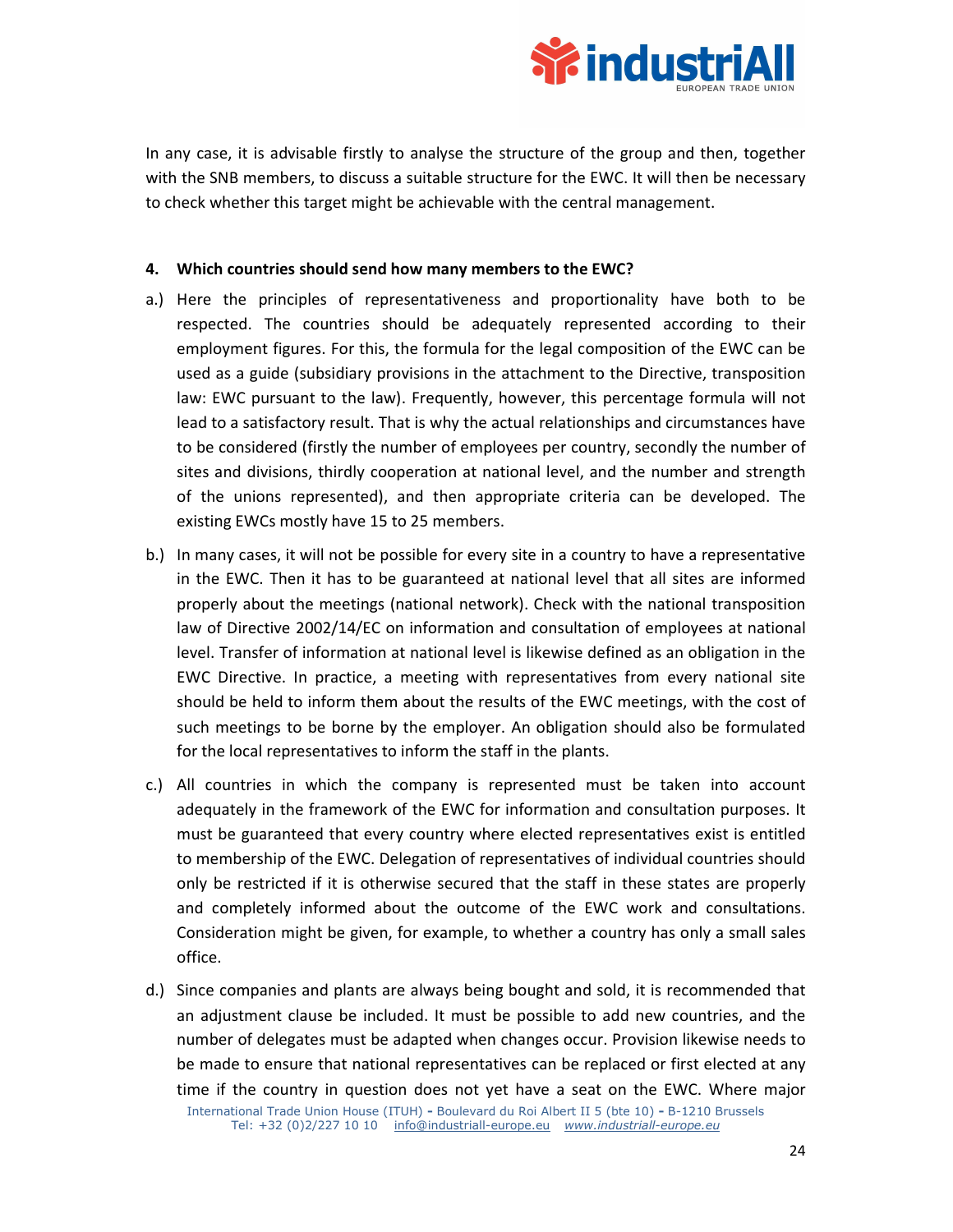

structural changes are made, consideration might be given to adapting not only the number of mandates, but also certain substantive aspects. Where a company with its own EWC agreement joins, a new joint one may need to be negotiated.

### **5. Who can be a member of an EWC?**

- a.) In those countries covered by the Directive, EWC membership is governed by national regulations. It is only if there is a desire to deviate from this, which is certainly only rarely the case, that a regulation must be agreed upon.
- b.) There should be no minimum period of employment as a prerequisite of membership unless this corresponds with national regulations. Part-time workers and workers on fixed-term contracts may be members and should not be excluded.

### **6. How are the members elected/appointed in each country?**

- a.) The procedure for election or appointment of members is regulated in every Member State. The general rules are laid down in the national transposition laws or collective agreements. They rest upon different traditions and structures for workers' representation. It is proposed that these rules should generally be applied.
- b.) Difficulties can arise in countries where the Directive is not valid and which therefore do not have any transposition law (e.g. Switzerland). Wherever there are elected trade unions or employee representatives, they can appoint delegates. But different arrangements can be made for the appointment between central management and the trade unions on the basis of election or nomination procedures if desired. In any case, this should be clarified with the respective national trade unions concerned.
- c.) It has become apparent that in many EWCs, women are greatly under-represented relative to their share of the employees. That is why a clause should be considered to provide for greater involvement of women. For example, it could be stipulated that in countries with more than one delegate, a balance should be achieved between men and women. In large companies or groups, it should also be possible to have other groups among the staff represented.
- d.) An EWC mandate can remain valid only as long as it is confirmed at national level, regardless of how long the regular terms of office last in the EWC. Here it is important to know that terms for elected office vary from two years (France) to five years (Luxembourg). In this context, it is important to provide that if an EWC member loses his or her mandate, a successor will be appointed. As this is not always the case by law, such a rule must be included in the agreement.

International Trade Union House (ITUH) **-** Boulevard du Roi Albert II 5 (bte 10) **-** B-1210 Brussels Tel: +32 (0)2/227 10 10 info@industriall-europe.eu *www.industriall-europe.eu*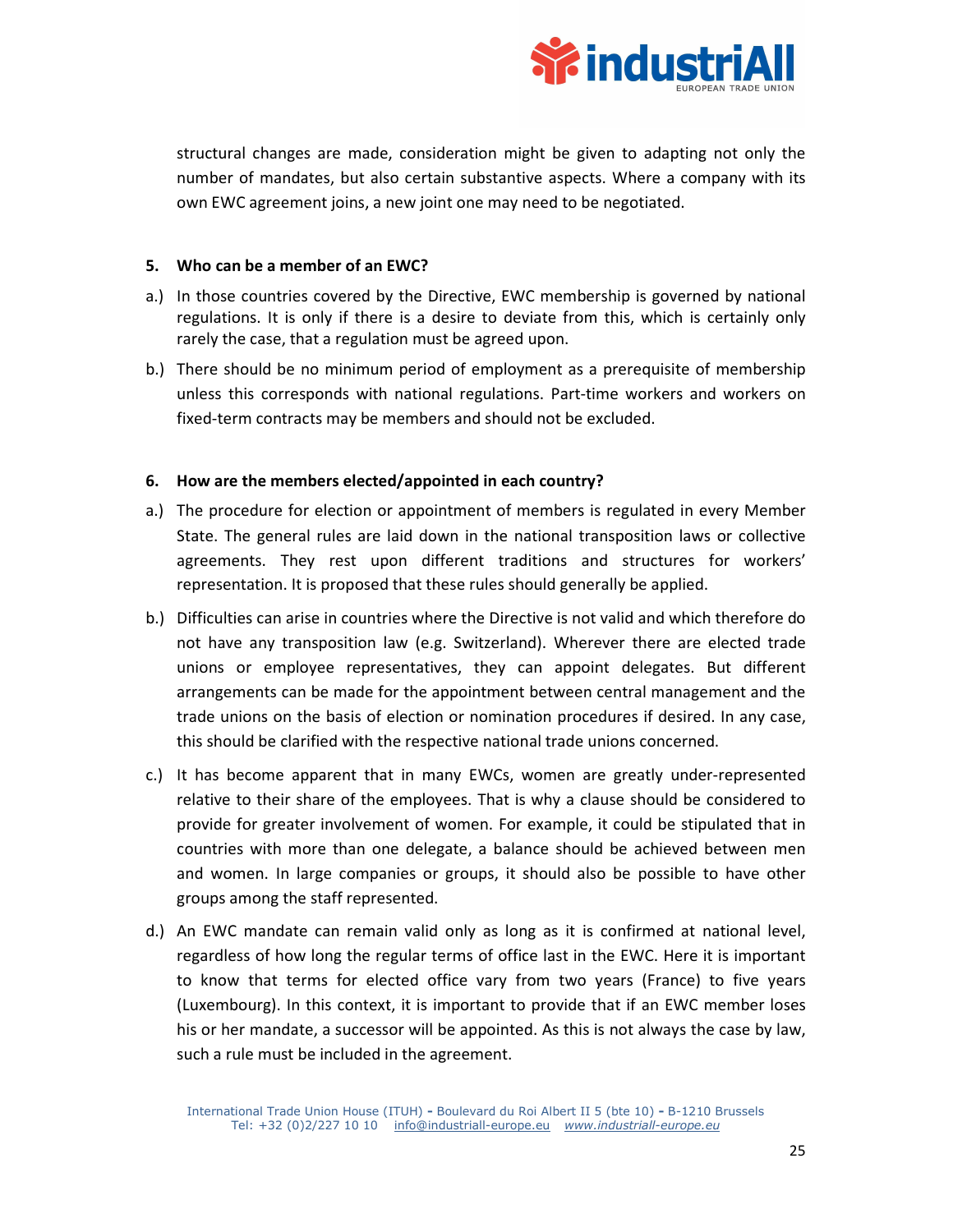

### **7. How many ordinary meetings should be held per year?**

- a.) At least one ordinary meeting should be held per year, as provided also by the subsidiary rules for the legal EWC, attached to the EWC Directive. More than one meeting a year is, however, more appropriate, and should be the aim. There are already plenty of examples of agreements in which two or more regular annual meetings of the whole EWC and four meetings of the select/managing committee are provided for.
- b.) What is absolutely necessary are pre-meetings and follow-up sessions which are held without management presence. Experience to date has shown that about one whole day is necessary for the pre-meeting, and after the meeting with management some hours are necessary for summary and follow-up, maybe followed by a meeting of the select committee. It is also best to hold the meetings in different countries and to tie them in with meetings with the local employees' representatives. This raises the profile of the EWC locally.

### **8. What are the preconditions for an extraordinary meeting?**

a.) It is necessary to agree on arrangements for extraordinary meetings. Within a group, decisions of importance to employees are not planned only before the regular meetings, which can then duly report. Measures which trigger the information obligation are planned all year long. It is necessary to decide and to define what circumstances call for an extraordinary meeting, who takes the final decision on holding an extraordinary meeting, and who attends such a meeting.

 Extraordinary meetings should be held when circumstances arise that have transnational effects on workers' interests. Examples might include shifts in location, closures or mass redundancies. But plenty of other examples are feasible. 'Transnational' in this context means that a decision has cross-border effects. The number of countries concerned is not decisive (the renewed EWC Directive 2009/38/EC clarifies this for the future. A measure is equally transnational if the decision affecting one country is taken in another country). A clause that would be more restrictive by stating the prerequisite of at least two countries concerned by the decision would fall behind the current clause and should be avoided. The employer, the select committee/presidium and/or most of the countries involved should separately or jointly be entitled to apply for an extraordinary meeting.

b.) So far it has often proved impossible to call for an extraordinary meeting if decided only by workers' representatives. The decision cannot just be up to management, either, however. The management must be committed to organise extraordinary meetings in exceptional circumstances. The employees' representatives must nevertheless be given

International Trade Union House (ITUH) **-** Boulevard du Roi Albert II 5 (bte 10) **-** B-1210 Brussels Tel: +32 (0)2/227 10 10 info@industriall-europe.eu *www.industriall-europe.eu*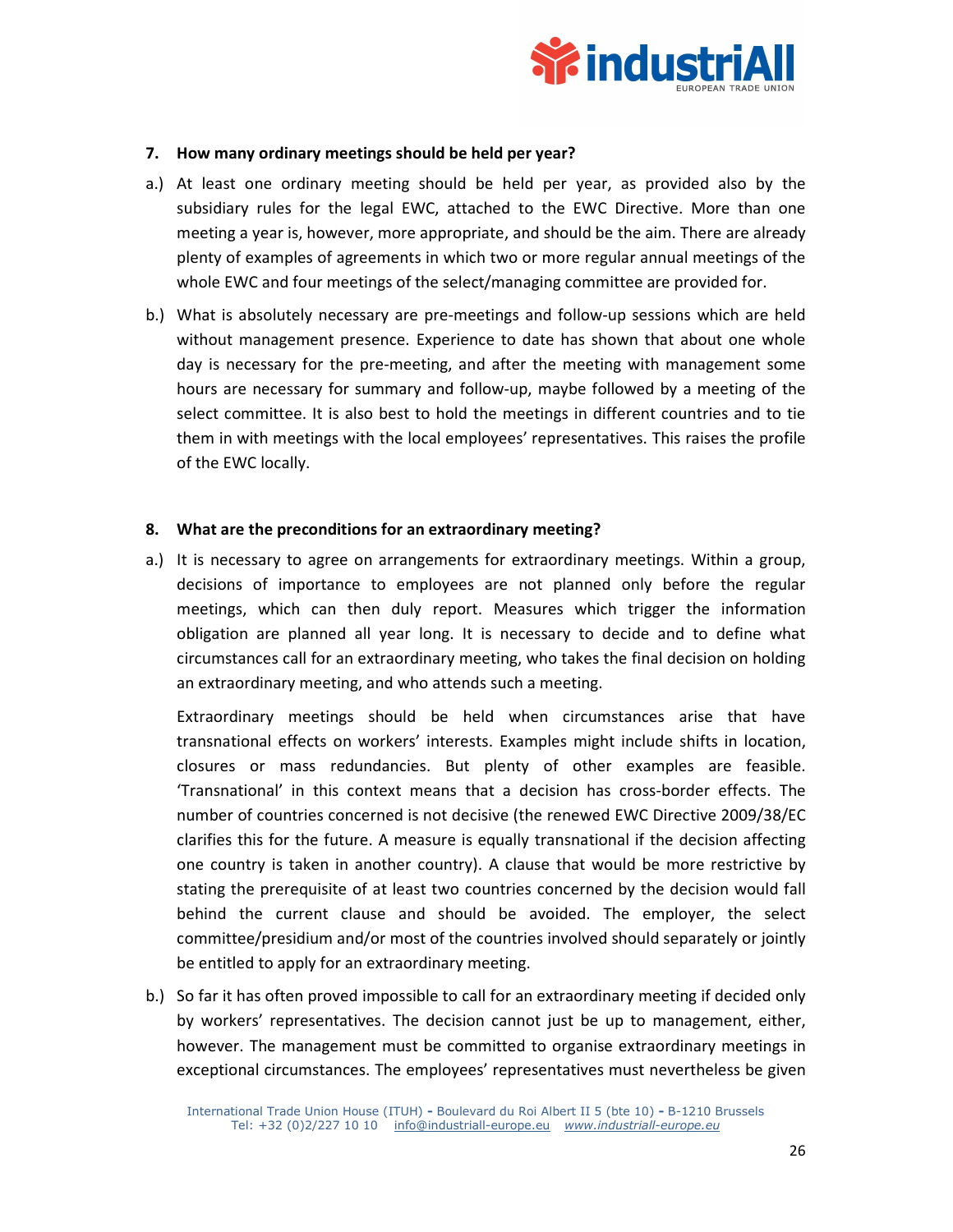

the right, irrespective of that, to insist on extraordinary meetings. One sensible arrangement could be for the presidium/select committee to decide on the organisation of the extraordinary meeting together with the employer. If no agreement is reached, conciliation or mediation would have to be called (see item 23).

c.) The participants may be restricted in such cases to the members directly or indirectly concerned – and in addition, if appropriate, national employees' representatives from plant level – and to the presidium/select committee (for example if it is a question of a plant moving from Belgium to France it is not necessary for the Germans to participate unless this plant transfer has an indirect impact on the German sales structure). Wording should be found to allow for sufficient flexibility. It must be possible to invite internal and external experts to the meetings, too (as also foreseen in the Directive).

### **9. Who attends joint meetings from the employer's side, and who chairs them?**

- a.) Aside from the manager/CEO, the major decision-makers from the management side should be present at joint meetings, for example the European officers in the different divisions. The internal decision-making and competence structure of the company determines who that is. The agenda of the meeting should also serve as a guide here. The presidium would have to agree beforehand with management or the HR department on who exactly would be attending.
- b.) The question of the chair of joint meetings should also be addressed. In the case of EWCs with a German main headquarters, this will generally be the president of the EWC. If the employers' side has the chair (because of national structures, for example always in France and Belgium, but also in some other countries), it is all the more important for the employees' representatives to have a good internal structure (see item 11) including the necessary resources.

### **10. Which topics are the object of information and consultation?**

- a.) As far as the topics are concerned that management provides information and consultation on, the list of topics in the attachment to the Directive on the legal EWC can be used as a guide, and the renewed text of Directive 2009/38/EC should also be referred to. These topics can be supplemented with themes such as the environment, sustainability, equal opportunities, continuous training, CSR etc. It must not be forgotten that the list of topics is never intended to be exhaustive, but that the topics are only examples – so care must be taken that the list is not formulated exhaustively.
- b.) As a matter of principle, information must be provided on all topics of interest to workers that have a transnational aspect. Information and consultation has to be

International Trade Union House (ITUH) **-** Boulevard du Roi Albert II 5 (bte 10) **-** B-1210 Brussels Tel: +32 (0)2/227 10 10 info@industriall-europe.eu *www.industriall-europe.eu*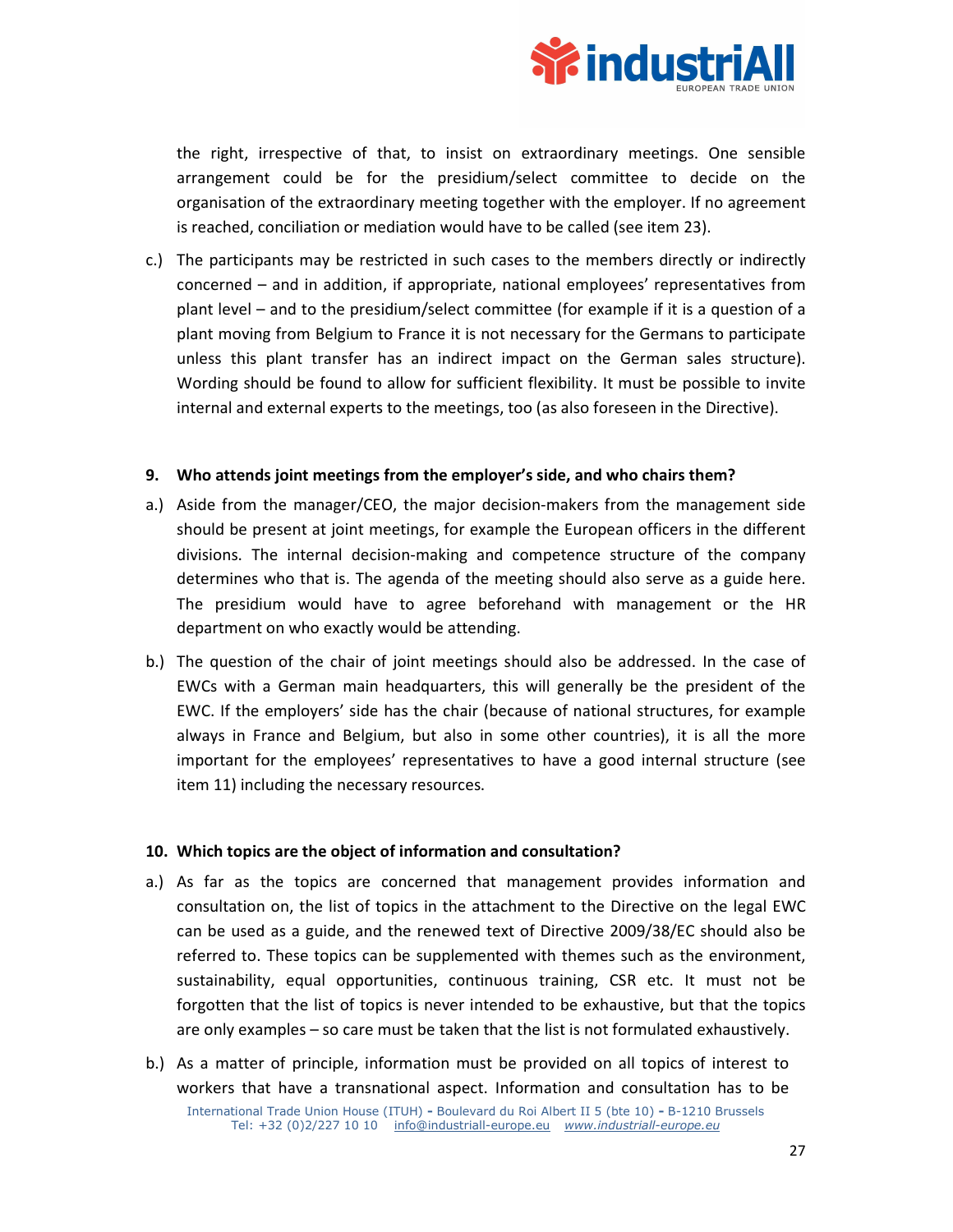

provided in time, which means that the position of the EWC must be able to influence a decision. The text of the renewed EWC Directive 2009/38/EC helps here, too – one may just copy the procedural rules that are now stated in the official text, or even better, take the text of the Directive for employee participation in the European Company (Directive 2001/86/EC; supplementing the Statute for a European company with regard to the involvement of employees, § 2.10, 11).

- − information in due time, before any decision is taken;
- information of national employees' representatives, according to the national regulations;
- − opportunity for the EWC to place their statement, which can be taken into account in the decision-making process;
- − decision-making by management takes account of the statement of the EWC;
- − second consultation with the EWC to secure agreement if the management decision differs from the EWC's opinion – employer has final right of decision.
- c.) It should also be agreed that management provide the delegates with a written report before the meeting on the most important items. Otherwise it may happen that management might present a lot of facts *ad hoc* that the EWC will not be able to overview and analyse in a short time at the joint meetings. It is also necessary that all documents presented to the shareholders are also sent to the EWC members. This can make it easier to prepare the meeting. It may be worthwhile agreeing on having certain economic data submitted in writing on a quarterly or half-yearly basis even without joint meetings taking place at the same time (anyway, nearly all companies publish their economic data at such intervals).

### **11. How should the communication among the employees' representatives or between workers and employers be structured and coordinated?**

a.) As a matter of principle the workers' side of an EWC should not only have a chair/speaker but also a select or managing committee made up of representatives from several countries. This body is responsible for preparing for the meetings, possibly together with management, for example drafting and laying down the agenda, making arrangements, approving the minutes on a preliminary basis, coordinating the work in progress and acting as the contact for the employees' representatives and management alike. The precise tasks can be described in standing orders. In order to do justice to these tasks, the select committee has to be able to meet outside the meetings. It may be necessary to have interpretation for that too, because such a committee should also be made up of employees' representatives from different countries. The committee should  $-$  if appropriate for representative reasons  $-$  consist of no more than five people, in order to be flexible and workable.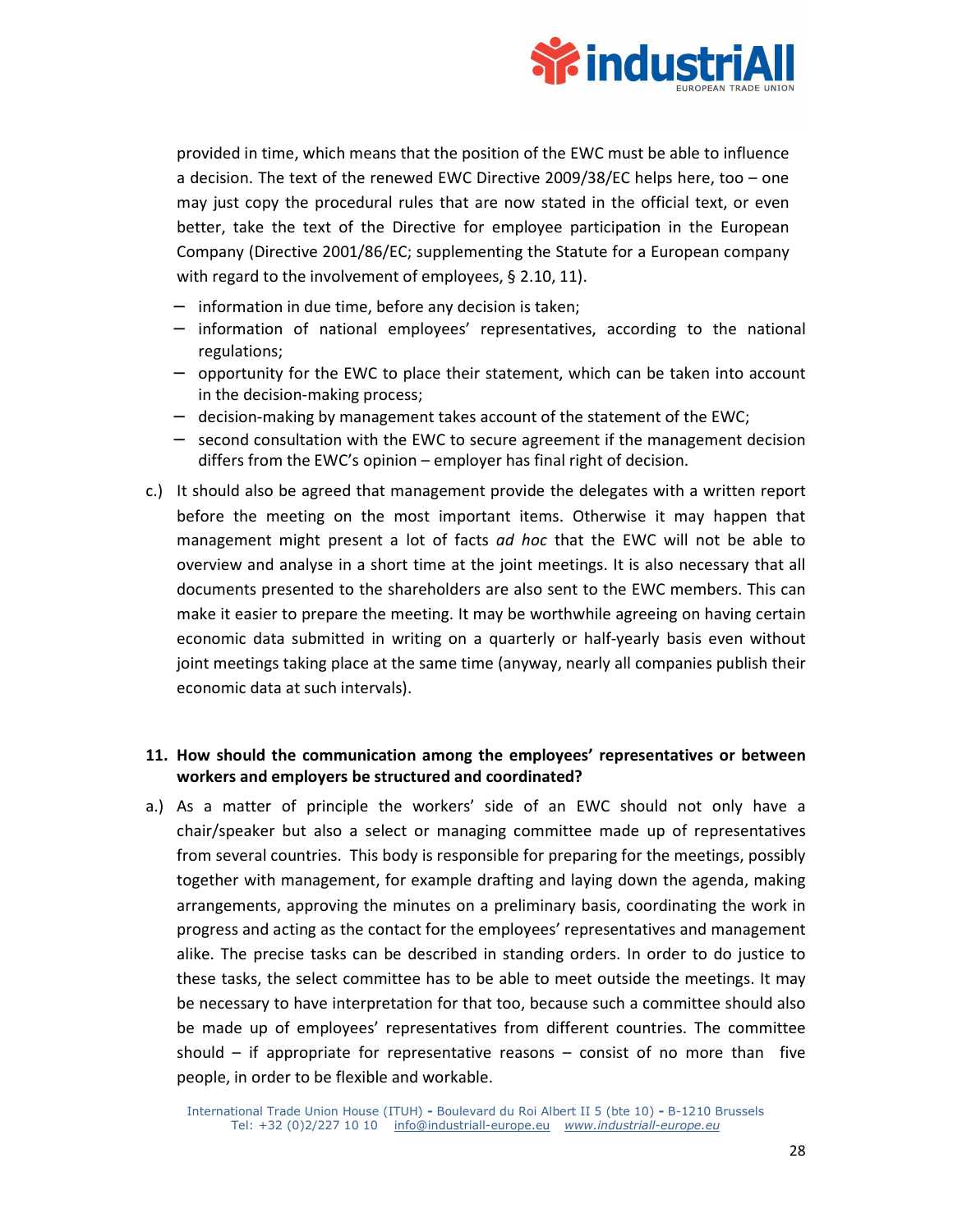

- b.) It is desirable for the select committee to meet at least two to three times a year outside the regular plenary meetings. Experience in past years has shown that this is often a turning point and cornerstone of effective EWC work. It can convene quickly, coordinate the transfer of information throughout the year and clarify European –based conflicts locally. It has emerged that it is of particular benefit for the work if members can communicate without the need for interpreters; however, a single language is not a fundamental for good committee work.
- c.) Important documents such as reports (see item 10) or individual documents on agenda items must be presented in translation to the delegates in advance in order to enable the meeting to be prepared appropriately at national level. The agenda must not be set by management alone under any circumstances. This is why it is important for the delegates to be able to meet at national level before and after the meetings (for example to report on the meeting to the national employees' representatives, see item 15).
- d.) In order for the members of the EWC to remain in contact with each other during the year it is also important for them to have access to modern modes of communication such as telephone, email, internet and intranet. Altogether thought has to be given to what infrastructure is necessary for the continuous communication of the select committee and the European Works Council. At this point it is evident that a clear agreement with management is necessary in order for the costs incurred to be covered. This is why it is important to describe the basic work arrangements either in the agreement itself or in the standing orders.
- e.) In this context, the handling and transfer of information for the employees and their national representatives also needs to be addressed. The national and European legal frameworks have to be borne in mind here. Use should be made of the wider opportunities offered by the transposition of Directive 2002/14/EC on information and consultation of employees at national level.
- f.) Aside from the select committee it may be sensible to set up divisional committees (see item 3) or working groups on specific topics suitable to the company or group structure.

### **12. What has to be borne in mind when preparing for meetings?**

a.) The regular meetings of the overall body, which should be held twice a year, the extraordinary meetings (in the event of transnational measures which have serious repercussions on workers' interests) and the meetings of the select committee are only effective if they are prepared adequately. The venue and the date of the meeting should be set and announced as soon as possible. It has to be laid down who decides on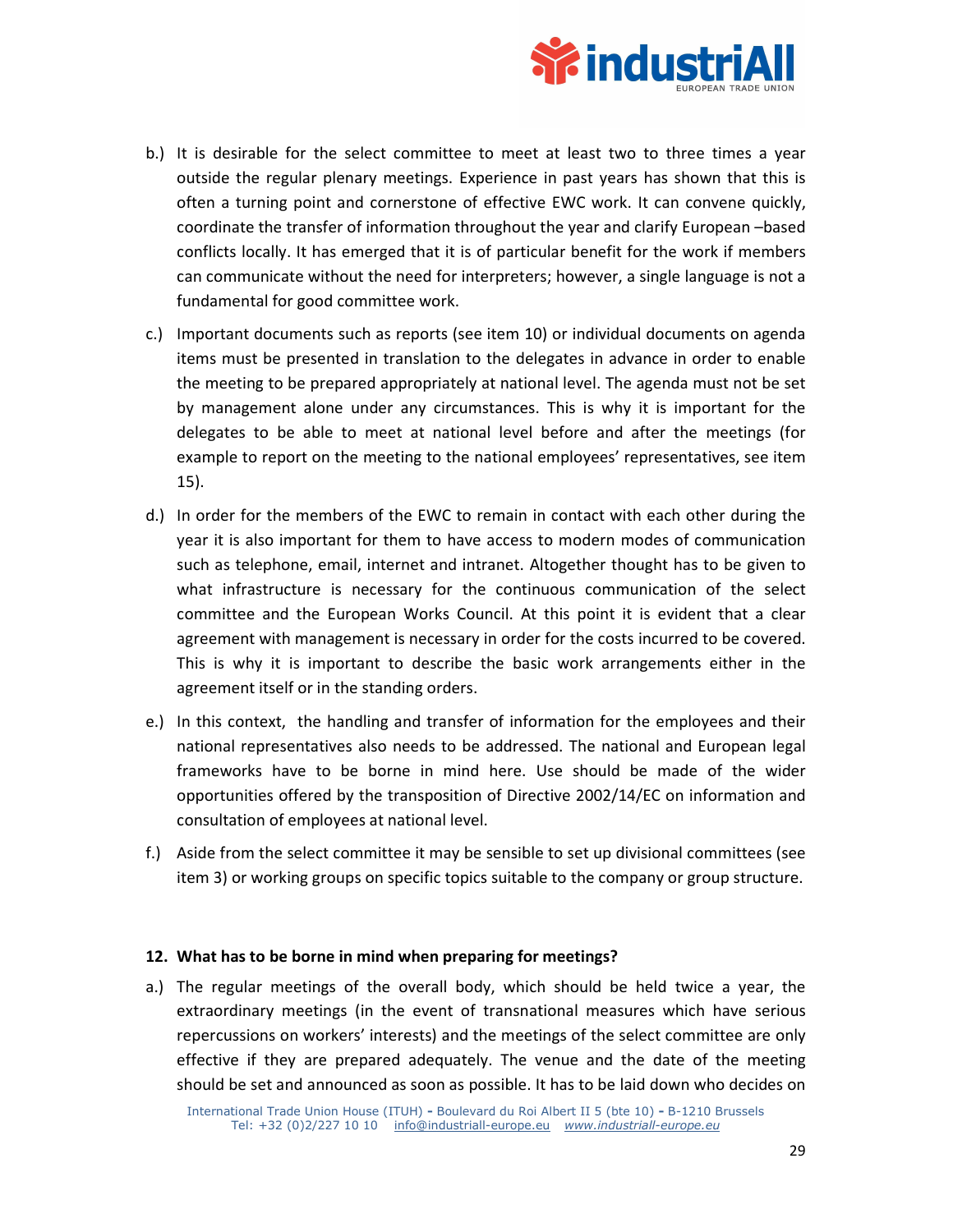

that. In general, this should be the select committee together with the management side.

b.) The agenda also has to be set finally by the select committee and the management. It is completely unsatisfactory for the workers' side to only make proposals for the agenda, but for the employer to have the final say. In this connection, thought should be given to which topics are covered by the general information from central management, which topics are the focus of the meeting, and which additional information is necessary (from experts or trade union officials). It is sensible to settle the issue of attendance by experts/trade union officials as soon as possible.

 The agreement or the standing orders should indicate the deadline by which the delegates have to communicate the topics that they would like to see on the agenda to the select committee.

- c.) As soon as the agenda is finally set (in due time before the regular meeting), the documents to be sent to the participants with the final agenda ought to be indicated too (documents on the individual items on the agenda, reports, economic data, etc.). Documents should be comprehensible and complete, in order to facilitate proper and efficient information and communication between management and employee delegates.
- d.) The agreement must clearly spell out the responsibility for organisation, arrangements for invitations and preparation of meetings as well as prior information.
- e.) As far as extraordinary meetings or meetings of the select committee are concerned, the same basic arrangements are valid. Here, though, it will be necessary to manage with shorter deadlines and perhaps also with less preparatory material. For extraordinary plenary meetings at least, detailed papers on the theme of the extraordinary meeting in the languages required for the participants will still have to be available. Complete and understandable documentation is even more important in extraordinary situations, as then there is less time for preparation, and common understanding of the issues is indispensable in order to achieve the joint outcome of the consultations.

### **13. Who can be invited to EWC meetings? Who decides on that?**

a.) The agreement has to define who has the right or the obligation to attend, and who apart from the EWC members and the employers has the right to attend the joint meetings.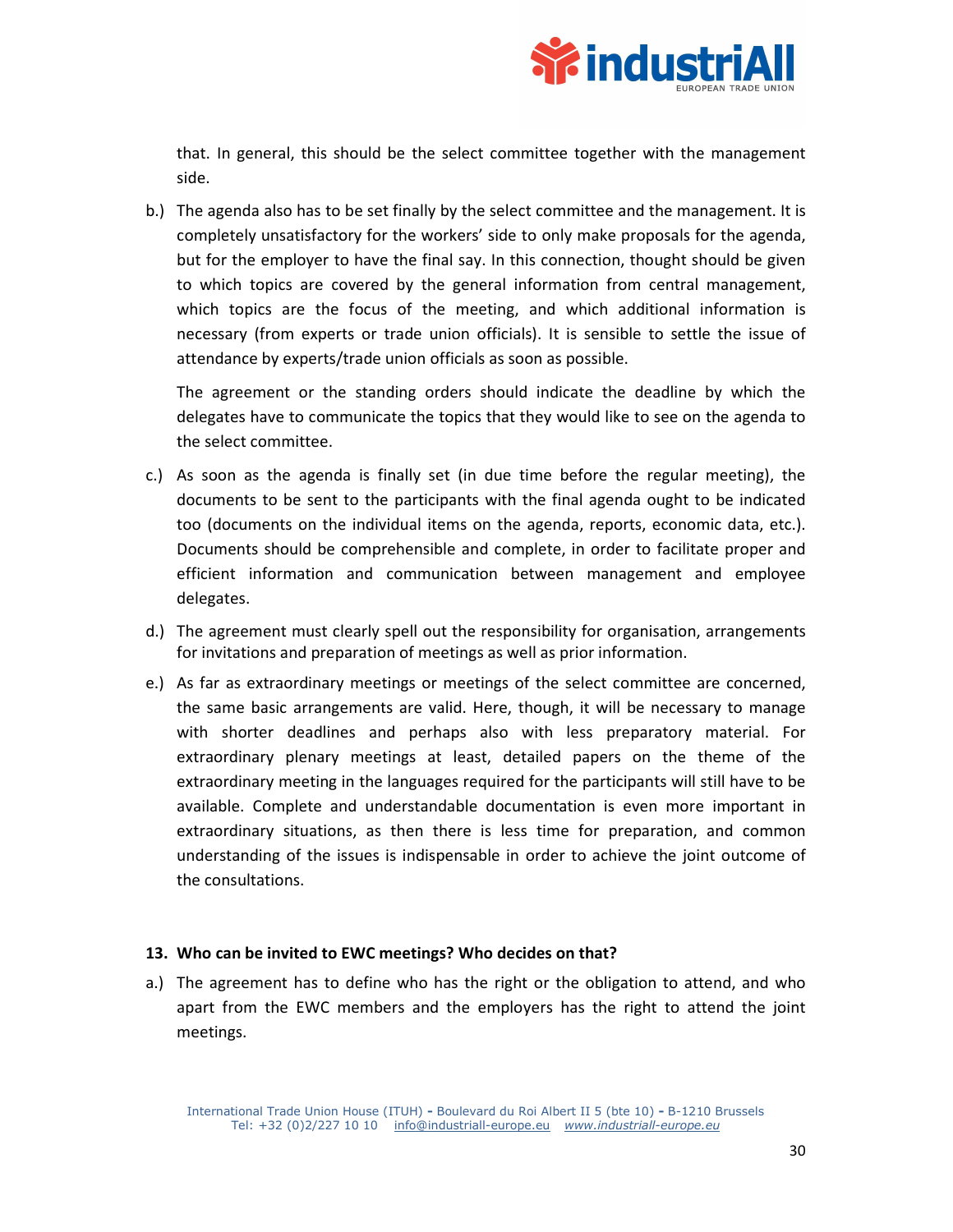

 As far as extraordinary meetings are concerned, participants will often be reduced to the select committee and the delegates from the countries in question, but on the other hand the national unions and experts may also be included.

b.) Corporate Identity is often used by management to create the feeling that trade unions are only a disruptive element in our nice, confidential, European talks. But the point is that the EWC will not work without the support of the trade unions. And trade union officials should be prepared to explain the advantages of a functioning EWC for transnational corporate communication to the delegates as well as to the management side.

The European trade union federations (such as EIF) will also be entitled to attend if the delegates so choose. This right may be delegated to the competent national trade union that will be nominated by the European level to safeguard the right of the representative European trade union. In any case, this should be fixed in the EWC agreement.

c.) Experts, who can also attend EWC meetings by invitation, should take the floor on specific agenda items at the joint meetings and in particular at the internal meetings. It should be clarified in the agreement that the cost for such experts' attendance will be borne by the management, and how many experts are to be regularly funded.

 The participation of experts should not be restricted in the agreement. For the European Works Council based on law, experts are only restricted to the extent that the employer is generally only bound to bear the costs for one expert, if the respective national transposition law so provides. Experts can furthermore be trade union officials, which is expressly stated in some countries in the legal regulations – and of course this can be clarified in the agreement, too.

d.) Where the agreement so provides, or it has been agreed on a case-by-case basis, other guests can of course also participate in the internal or joint meetings. It is obvious that the same rules apply to such guests in connection with confidentiality, secrecy, etc. as for the titular delegates and experts according to the national legal regulations. If the decision is taken by consent, then a settlement for conflicts also has to be agreed upon.

### **14. Preparatory and follow-up meeting for employees' representatives?**

a.) It is indispensable to agree on a pre-meeting and a follow-up session for the employees' representatives in connection with the joint meetings (EWC and central management).In the subsidiary rules for the EWC based on law, mention is only made of a pre-meeting which refers to preparation for the joint information meeting with central management. The experiences gained up to now with European employees'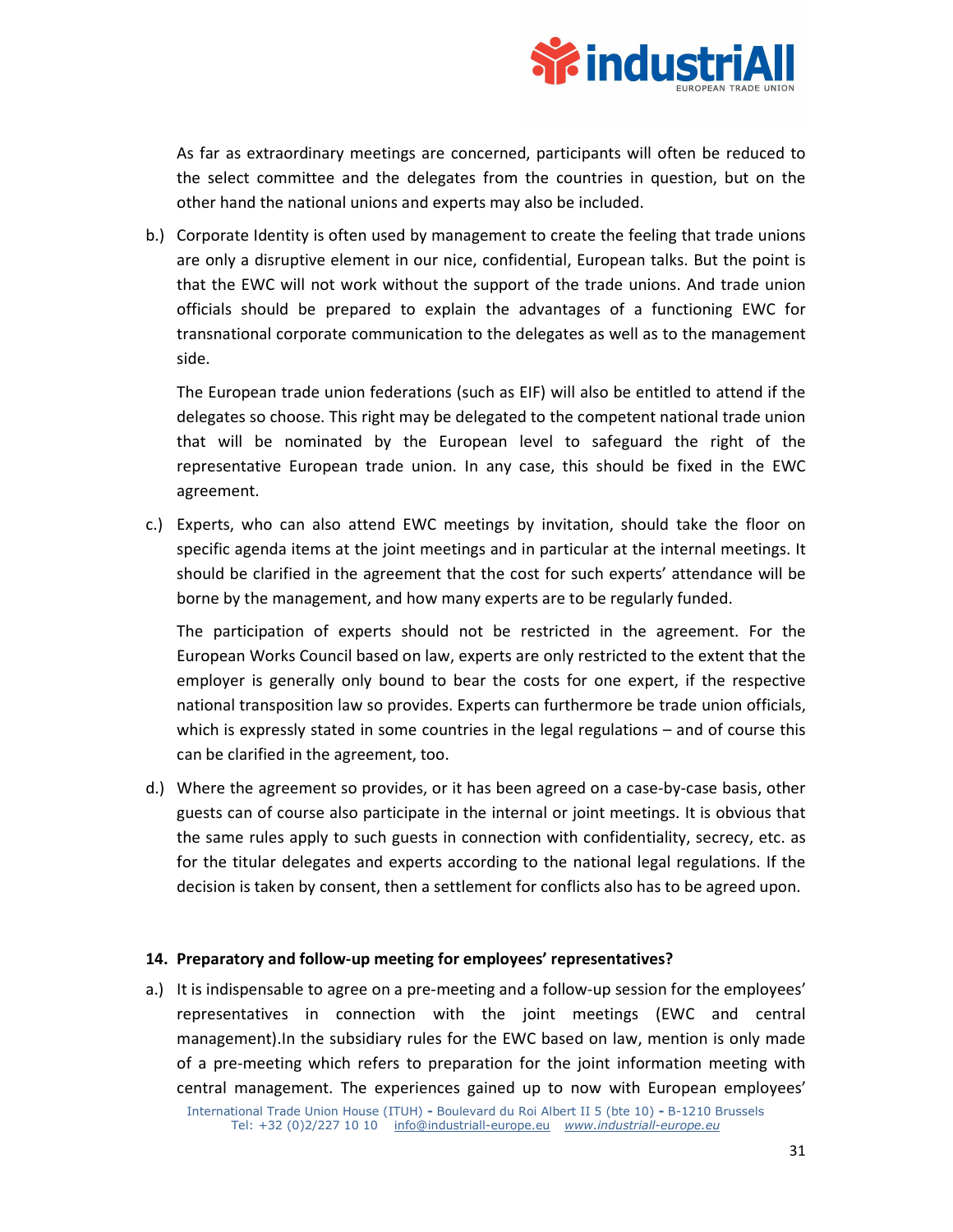

representatives show, however, that a follow-up meeting is just as important as a premeeting. Ultimately the point is for the employees' representatives to discuss the information received from central management and if necessary provide central management with a position on this information. A decision can then be taken as to what to do next with the information received and what new tasks arise in the near future for the select committee.

b.) The European Works Council sends out the invitations to the internal meeting itself. It can also decide freely what agenda should be dealt with at the internal meeting. In keeping with that, the EWC can also invite such trade union officials and other experts as may be required. The obligation to bear the costs on the part of the company may, however, be limited (see item 13), so the details have to be agreed on and should be clarified in the agreement.

### **15. Passing on information to national employees' representatives?**

- a.) The passing on of information received in the EWC to national employees' representatives, and the right of the national employees' representatives/workers to approach the members of the EWC or the EWC (or the select committee) have to be laid down in the agreement. It should be clear that the delegates have the right as well as the obligation (Art. 10 par 2, Art. 12 together with recital 33 of renewed EWC Directive 2009/38/EC) to inform the employees' representatives at national/local level. It goes without saying that the local/national employees' representatives also have to have the right to approach their EWC delegates or the select committee.
- b.) On the one hand, the minutes contain information about the contents of the joint meeting. But minutes are often not understandable on their own, but serve more to jog the memory. That is why it is necessary for the employees' representatives in the different establishments to be informed about the contents and results of the EWC meetings. The arrangement of national pre-meetings and follow-up sessions (with employees' representatives and the unions represented on the shop floor) must be made possible. And it should be possible to hand out written information to the employees or to inform these via intranet as far as available and accessible for the employees in the establishment. These issues must be resolved in the agreement.

### **16. What has to be borne in mind for interpretation arrangements?**

a.) Nothing can remain unclear, because it can sometimes be a question of detail that could raise unease  $-$  this should be explained to the employers. That is why it is necessary to provide simultaneous interpretation at all joint meetings as well as at the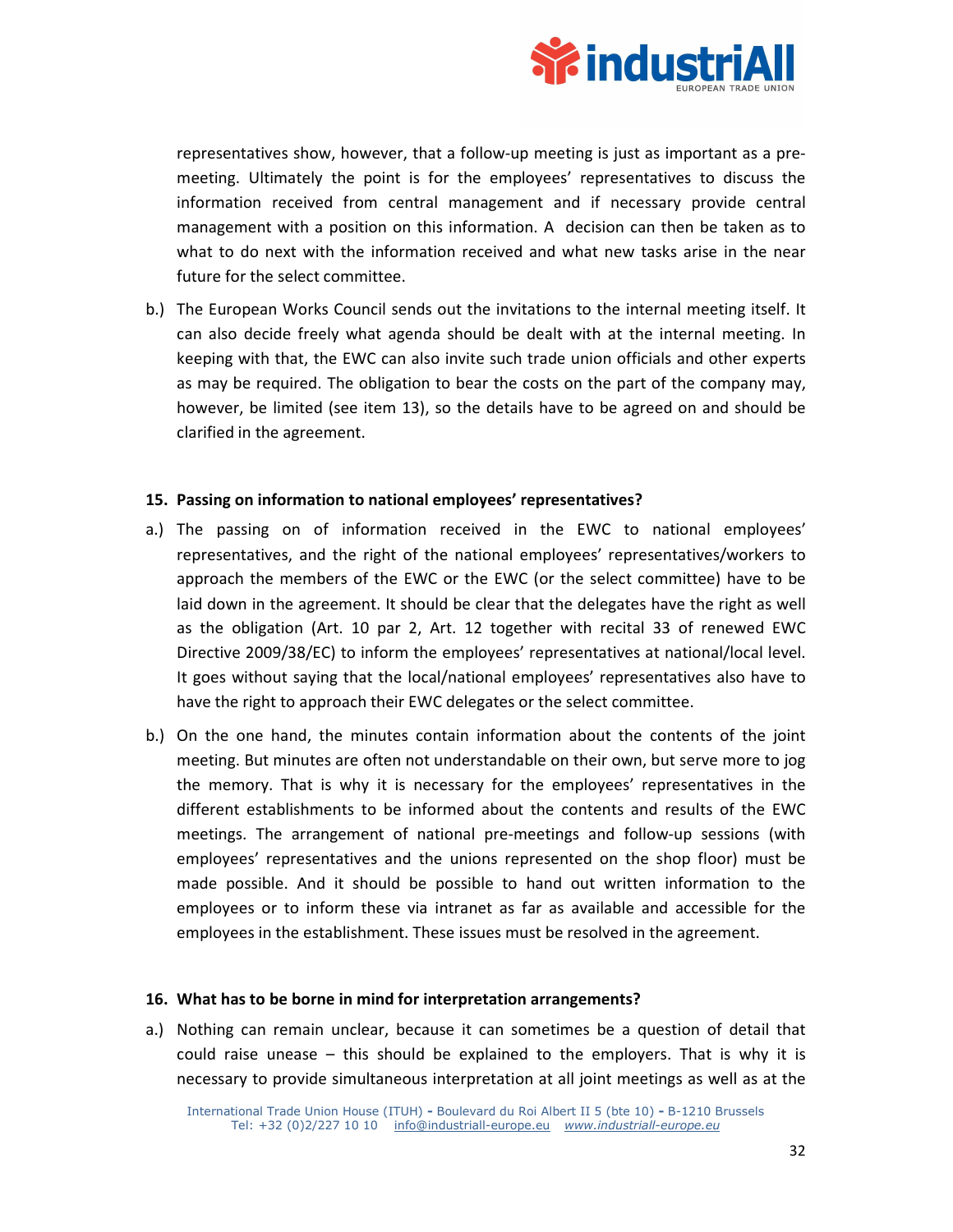

internal meetings of the employees' representatives and at the meetings of the select committee, if not all employees' representatives really do have first-class language skills and can do without translation voluntarily. It is thus not sufficient at all to just provide language training to the employees' representatives, as is often claimed by management representatives. It is also advisable that the same interpreters be always hired once they have proved to be a suitable team for the EWC. This can be achieved only if the EWC is entitled by the agreement to order the interpreters, perhaps after consultation with the central management.

- b.) The language problem is something that should also be borne in mind in the make-up of the select committee. For the purposes of this body, which is involved continuously in communication, language skills, if possible in one common language (usually English), are even more significant than for the EWC as a whole. For this body at least, it will be necessary, if the employees' representatives do not already have these skills, to arrange intensive language training, if the desired objective of continuous communication is not to be missed. Following Art. 10 par. 4 of Directive 2009/28/EC, this language training is part of the training that EWC members are entitled to receive.
- c.) Furthermore it is important to present all documents to be dealt with in an understandable (i.e. translated) form. In order to reduce the trouble and expense to a minimum, an agreement can provide for making a summary of the results available or the documents sent beforehand in all languages, with the complete text only provided in English. In order to reduce the amount of text to be translated, superfluous prose can be eliminated. That makes it easier to live with wording such as "translation if necessary." Here, too, it is true that documents that are not understood do not need to be sent.

### **17. Where should the meetings be held?**

Neither the Directive nor the transposition laws states where the meetings should be held. It is thus up to the negotiators to decide whether the EWC meetings should always be held at central corporate headquarters or whether they should be held at the different sites of the company in the different European countries in turn. The latter has the advantage that over time, the employees' representatives can gain an insight into different sites, production processes and prevailing working conditions and environmental standards. Obviously, all EWC members must have access to the locations. This should also include the opportunity to present themselves to the local employees' representatives. There is all the difference in the world between hearing a description of working conditions in another country and seeing the situation with your own eyes. It is sensible to provide in the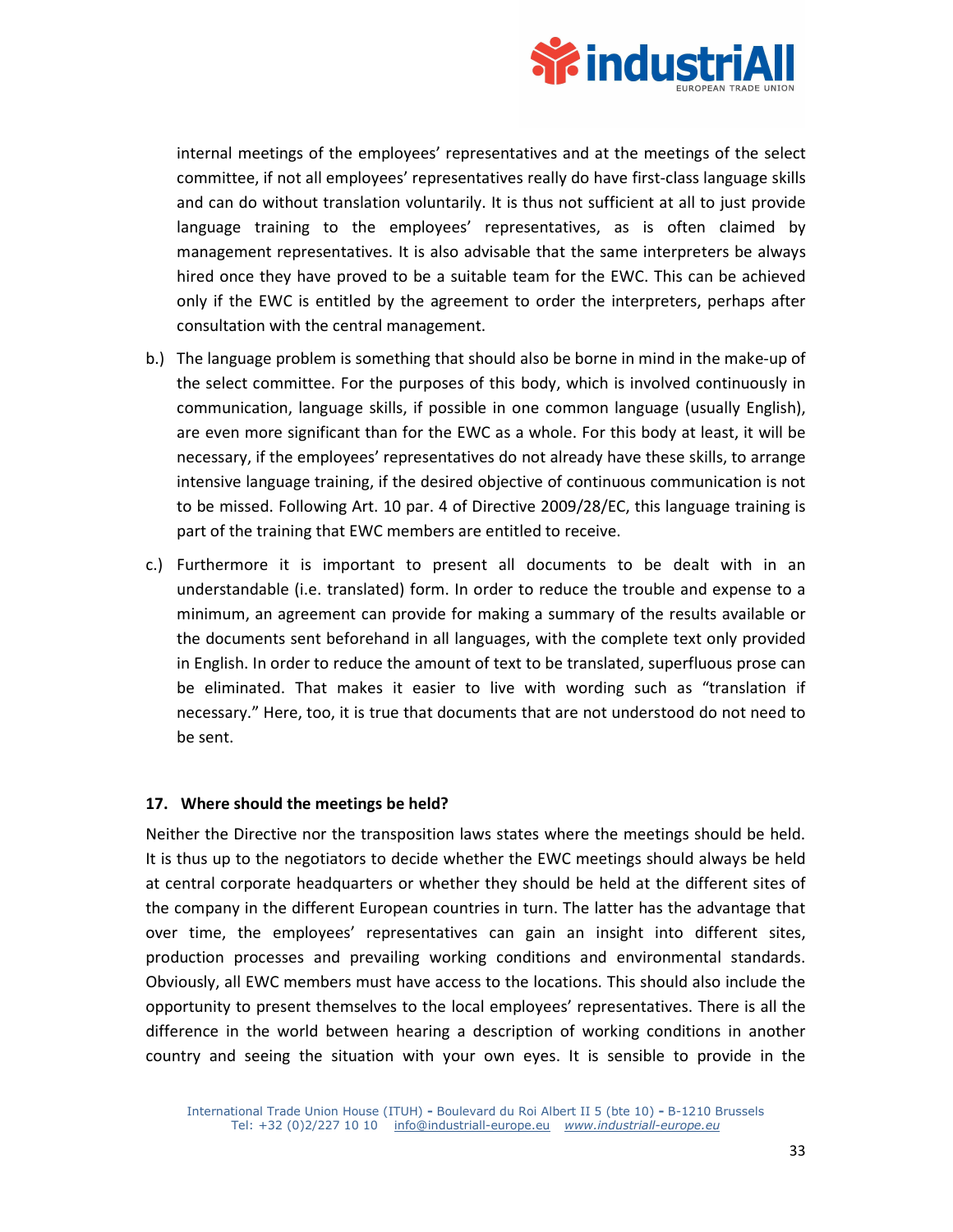

agreement that the meetings should be held at the different sites in Europe. The venue for the meeting must be decided on by the select committee and management (see item 12).

### **18. What are the qualification requirements? How can they be met?**

- a.) EWC members have a legally enshrined right to training. This includes language classes. Language skills primarily serve the purpose of enabling communication to happen between the employees' representatives outside the official (internal and joint) meetings. The fact that language skills are particularly crucial for the members of the select committee has already been mentioned in connection with that body. Under no circumstances should language training replace simultaneous interpretation, but the point is rather to have these two types of communication complement each other.
- b.) Training is also necessary in other areas. This includes knowledge of the negotiating and representation models at shop-floor and corporate level in the countries represented in the EWC, training on communication methods, intercultural competency, training on team-building and the setting of objectives, training in economic and business areas, and if necessary in occupational health and safety and the environment.
- c.) Although the right is legally enshrined, there is no harm in also having it embedded in the individual agreement, thereby making it clear that the EWC as a joint body can carry out training jointly. Experience shows that collective training significantly improves contact and collaboration.

### **19. Who bears the costs?**

- a.) What has to be laid down is the obligation for the employer to bear all costs involved in the EWC work and not just the costs involved in attending meetings. Specifically, this can refer to the costs for experts, travel, training (particularly language training), costs for employees' representatives communicating with each other and with central management, resources for infrastructure, personnel for the technical office of the EWC, fax machines, communication equipment, etc. This must be regulated by the agreement, even though it is legally guaranteed.
- b.) What also has to be settled in connection with the costs is that the employees' representatives have to be released with pay for the time necessary to attend the EWC meetings as well as for other activities in this connection during the year. It is likewise desirable to cover the costs involving the regular participation of (European) trade union representatives at the EWC meetings and as appropriate the select committee. The agreement also needs to stipulate that the costs for experts are equally covered.

International Trade Union House (ITUH) **-** Boulevard du Roi Albert II 5 (bte 10) **-** B-1210 Brussels Tel: +32 (0)2/227 10 10 info@industriall-europe.eu *www.industriall-europe.eu*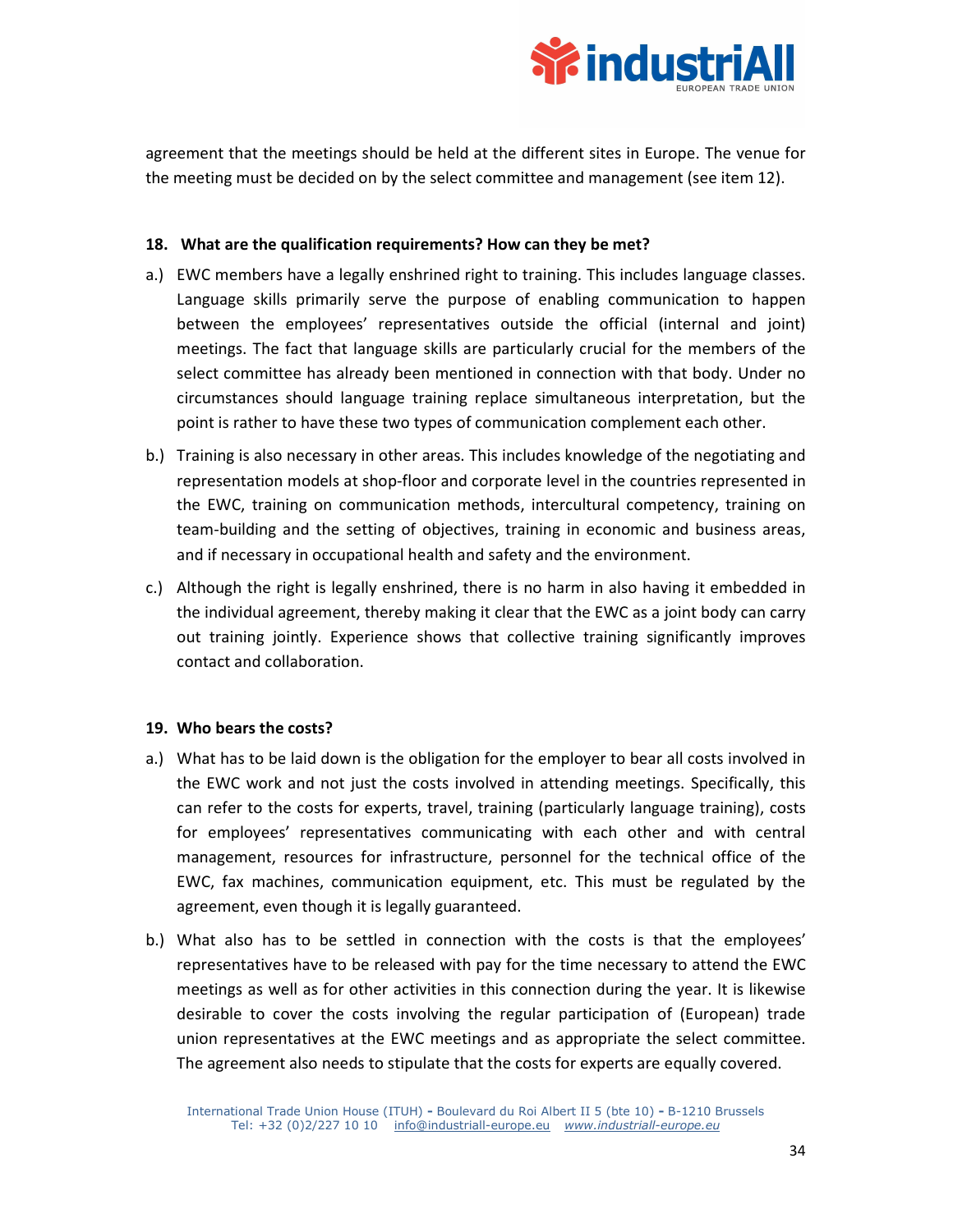

### **20. How are the EWC members protected against disadvantages?**

- a.) An anti-discrimination clause has been included in the Directive on European Works Councils as well as in the national transposition legislation. But this is not automatically valid for employees' representatives from countries where the Directive does not apply (for example Switzerland or other countries outside the European Union or the European Economic Area – see explanations under 1). Therefore an item should be included in the agreement to the effect that the employees' representatives in the EWC are protected against all forms of discrimination or disadvantages, and that central management and the EWC have the joint obligation to safeguard this provision.
- b.) It is often stipulated that the delegates are afforded at least the same protection that they would have as national employees' representatives. But it is also well worth citing the prohibition on discrimination explicitly, because national protection for employees' representatives can be very weak. One idea might be to fortify the protection against dismissal, perhaps by restricting it to extraordinary grounds. It may also be agreed that before a dismissal or other measure is announced, the managing/select committee must always be notified and the grounds explained to it. Such transparency can offer a great deal of protection.

### **21. Which information should be handled confidentially?**

- a.) Of course, all participants at EWC meetings who gain access to confidential information have to adhere to the same obligation of confidentiality. The fact that the internal meetings are attended by different people to the joint meetings does not imply any restriction of the employers' duty to provide information. The internal meeting must enable the employees' representatives to conduct a free exchange of information among themselves.
- b.) It must in any case be possible for the EWC delegates to organise preparatory and follow-up meetings for employees' representatives at national level to inform them about the results of the joint meetings or the documents distributed. There is no obligation of confidentiality between EWC members and national employees' representatives, as laid down in Art. 10 of the Directive and § 35.2 and 3. However, the national employees' representatives are then also bound by confidentiality.
- c.) In general, employers take a lot of trouble to lay down the obligation to secrecy and confidentiality, in order to penalise breaches. Such clauses can end up being very lengthy. In order to do justice to the obligation to secrecy, it is sufficient to refer to the

International Trade Union House (ITUH) **-** Boulevard du Roi Albert II 5 (bte 10) **-** B-1210 Brussels Tel: +32 (0)2/227 10 10 info@industriall-europe.eu *www.industriall-europe.eu*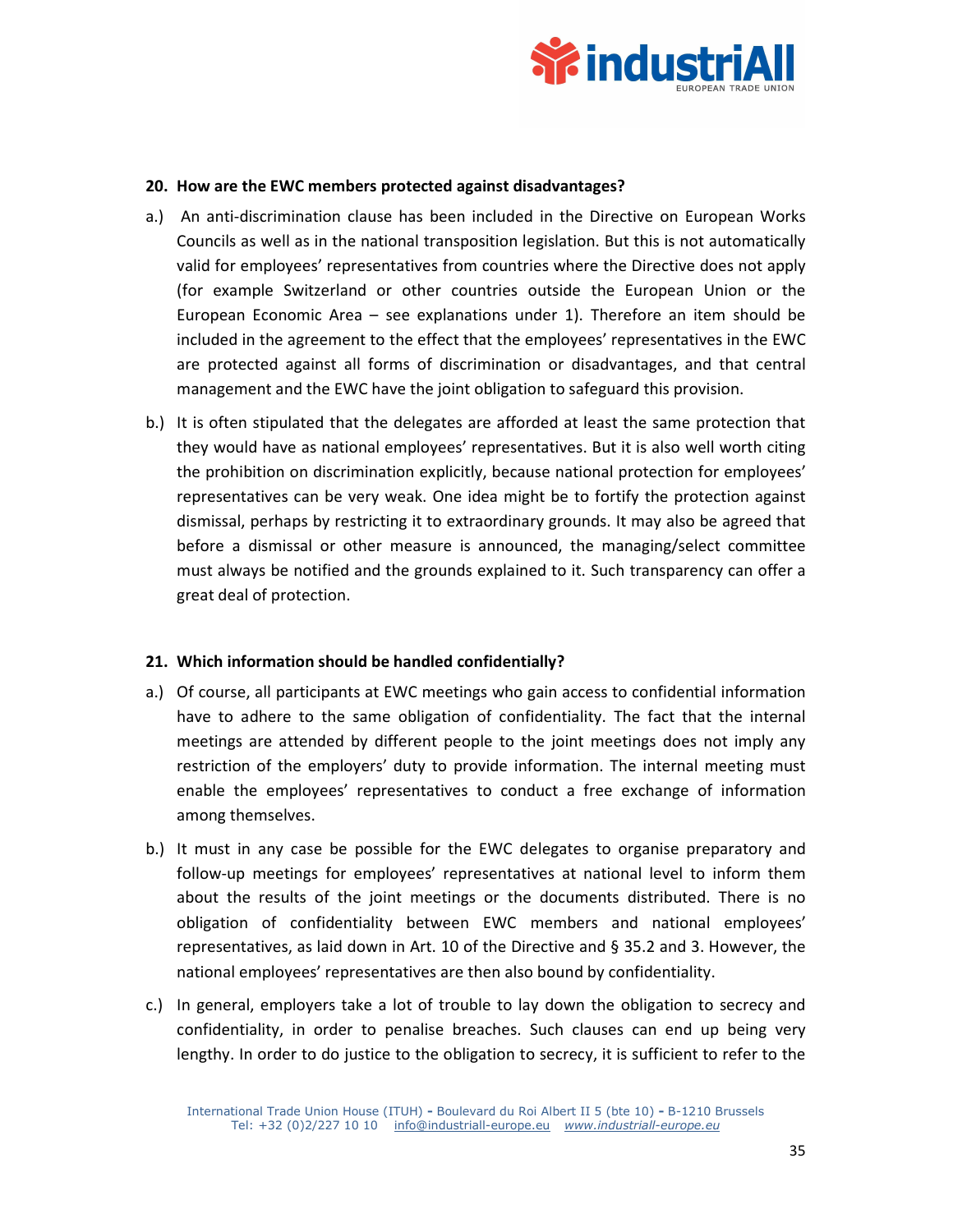

legal regulations on secrecy and in particular not generally to list the information that has to be considered to be confidential or kept secret in general.

d.) It may be advisable to agree that information has to be kept confidential for a certain jointly agreed length of time. This can be useful for example where sensitive information that has to be submitted to the stock exchange in advance is involved.

### **22. How long should the agreement be valid?**

- a.) The agreement must also state how long it is to be valid or what the notice periods are. The basic structure for the terms of the agreements and the possibility of amending them can be quite different. Most agreements are concluded for an unlimited term, with a notice period. But limited-term agreements also exist. Notice periods should not be longer than one year. Where both parties wish to make an amendment, this is also possible outside any deadlines. Amendments can always be made by mutual agreement.
- b.) As a matter of principle it should be laid down that no time should arise when no EWC is in charge and valid, neither after cancelling an indefinite agreement nor after the end of a limited-term agreement. Not every transposition law guarantees this at present. Both types of agreement can provide in their wording that the EWC continues to be valid until a new agreement is concluded, and reference can be made to the text of Art. 13 of the renewed EWC Directive 2009/38/EC. An application for new negotiations should always accompany the notice of termination of the EWC agreement. The negotiating period can last up to another three years. If no agreement has been concluded in that time, the provisions on the legal EWC are valid automatically.

### **23. How should conflicts be settled?**

- a.) How conflicts should be settled should also be included in the agreement. It is above all in situations which depend on decisions being taken quickly (for example the need for information in the case of serious corporate decisions, the necessity of assistance by experts, decisions on the agenda for meetings, calling extraordinary meetings, assistance from guests, advisors and representatives of the employer at the EWC meetings, questions of confidentiality and secrecy of information, drawing up joint minutes and the necessary adjustment to changed corporate structures, etc.) that the legal procedures usually applied are too cumbersome and not appropriate to deliver constructive solutions.
- b.) That is why it is sensible to agree on corporate conciliation (joint committee with a neutral chair) and/or mediation in the case of disputes, before entering the legal

International Trade Union House (ITUH) **-** Boulevard du Roi Albert II 5 (bte 10) **-** B-1210 Brussels Tel: +32 (0)2/227 10 10 info@industriall-europe.eu *www.industriall-europe.eu*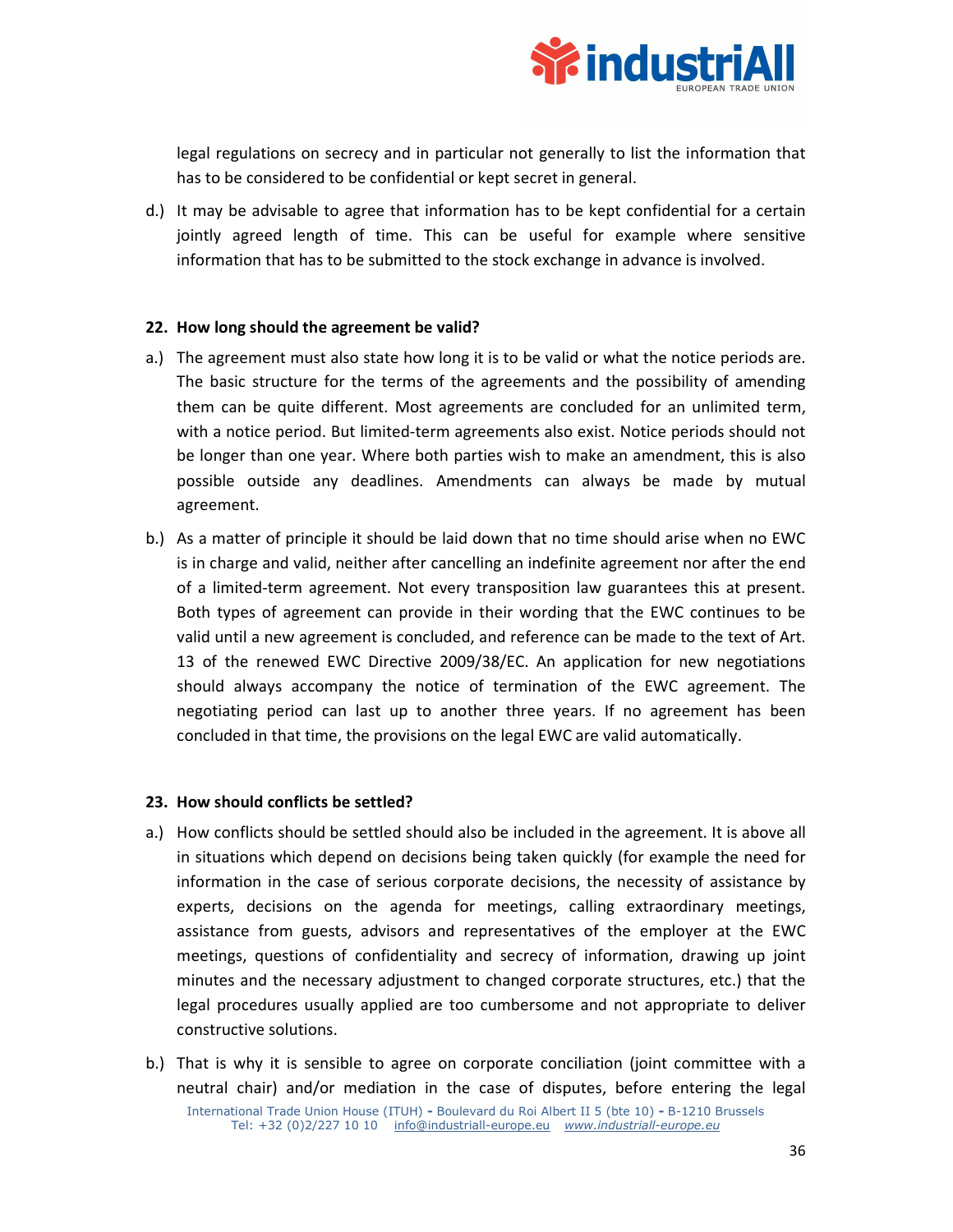

procedure before a court of justice. On the one hand this guarantees that a quick and appropriate decision is taken, also in an acceptable amount of time, and on the other hand less damage is done with this than if the courts were called in. Moreover, many other kinds of conciliation can be agreed, as mentioned above with regard to the joint committee. Several countries have such conciliation/mediation procedures for national conflicts, and they could be appropriate for the EWC too.

### **24. Which court of law has authority?**

It may be, of course, that voluntary or obligatory mediation/conciliation will not lead to an honest and reliable solution accepted by both parties. In these cases, consideration should be given to applying for a ruling from a court. It must be clear which national law is applicable to the agreement. If the company's headquarters is located in a European country in which the Directive is applicable, then the latter's laws shall apply. If the headquarters is in a country outside the EU or the European Economic Area (e.g. Switzerland, Turkey or the USA), then either the law of the country in the area of application with the highest number of employees shall apply, or else company management shall determine a country.